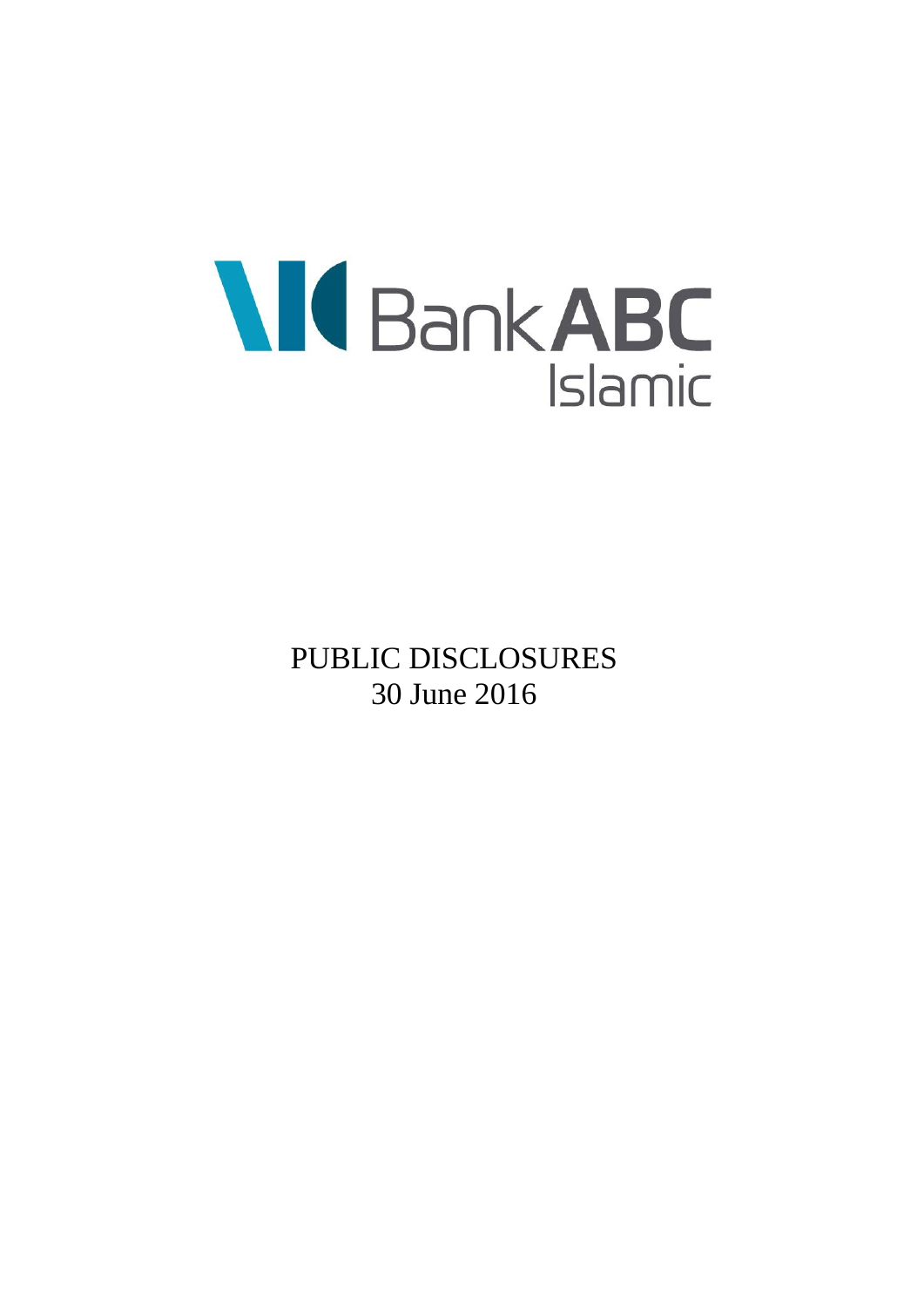# Table of contents

| 1.  |      |                                                                                   |  |
|-----|------|-----------------------------------------------------------------------------------|--|
| 2.  |      |                                                                                   |  |
| 3.  |      |                                                                                   |  |
| 4.  |      |                                                                                   |  |
| 5.  |      |                                                                                   |  |
| 6.  |      |                                                                                   |  |
|     | 6.1  |                                                                                   |  |
|     | 6.2  |                                                                                   |  |
|     | 6.3  |                                                                                   |  |
| 7.  |      |                                                                                   |  |
|     | 7.1  |                                                                                   |  |
|     | 7.2  |                                                                                   |  |
|     | 7.3  |                                                                                   |  |
|     | 7.4  |                                                                                   |  |
|     | 7.5  |                                                                                   |  |
|     | 7.6  |                                                                                   |  |
|     | 7.7  |                                                                                   |  |
|     | 7.8  |                                                                                   |  |
|     | 7.9  |                                                                                   |  |
|     | 7.10 |                                                                                   |  |
|     | 7.11 |                                                                                   |  |
|     | 7.12 |                                                                                   |  |
|     | 7.13 |                                                                                   |  |
|     | 7.14 |                                                                                   |  |
|     |      |                                                                                   |  |
| 8.  |      |                                                                                   |  |
| 9.  |      |                                                                                   |  |
| 10. |      |                                                                                   |  |
|     | 10.1 |                                                                                   |  |
|     | 10.2 | Ageing analysis of non-performing / impaired Islamic financing and securities  24 |  |
|     | 10.3 |                                                                                   |  |
|     | 10.4 |                                                                                   |  |
|     | 10.5 |                                                                                   |  |
|     | 10.6 | Industry sector analysis of the specific impairment provisions charges 24         |  |
|     |      |                                                                                   |  |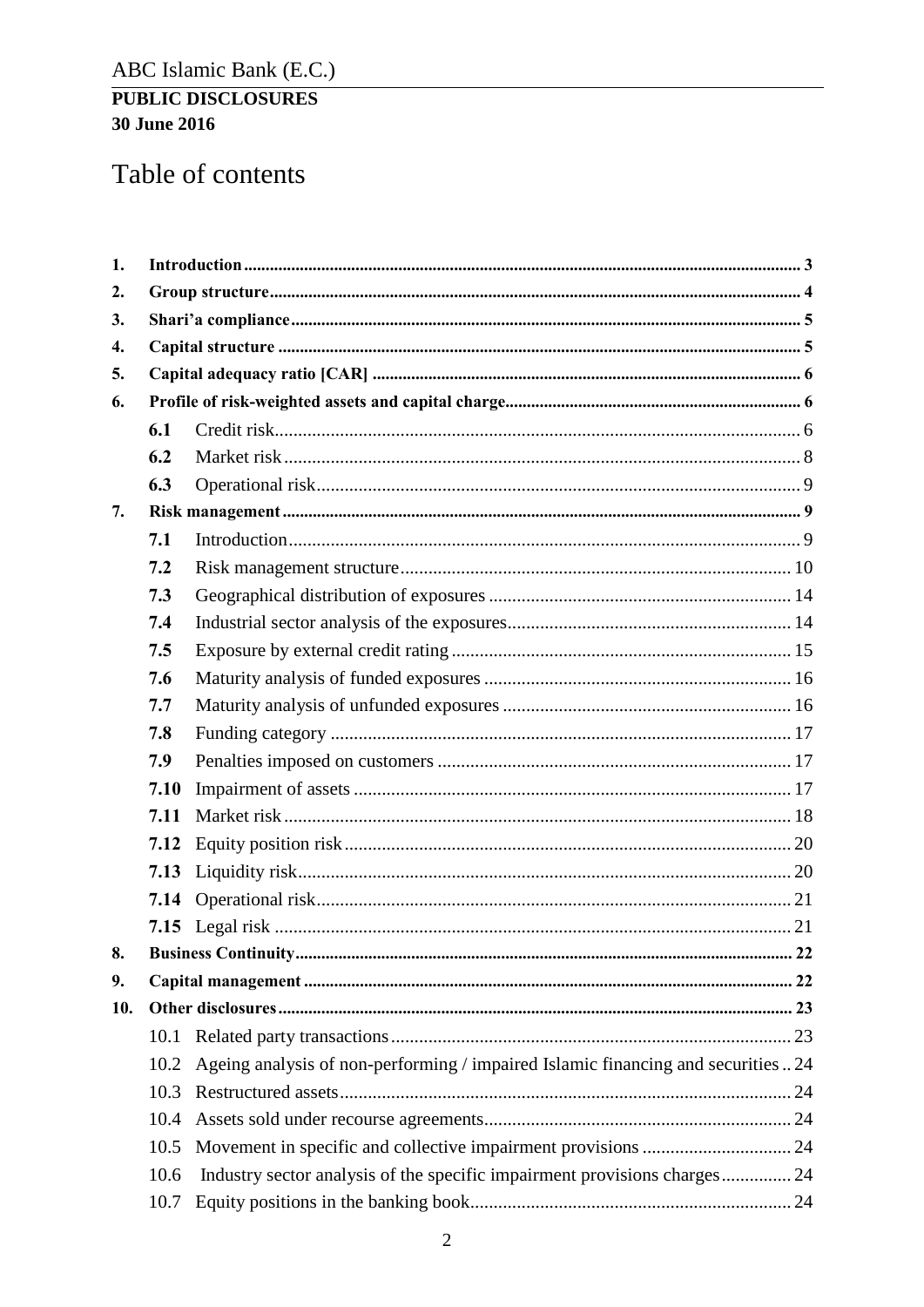### <span id="page-2-0"></span>**1. Introduction**

ABC Islamic Bank and its subsidiary (the Group), being an integral part of Arab Banking Corporation Group (ABC), complies with the Central Bank of Bahrain (CBB) reporting requirements, within the Basel III risk management framework.

This document gathers together all the elements of the disclosures required under Pillar III, which are not covered in the interim condensed consolidated financial statements for the period ended 30 June 2016, and is organized as follows:

- an overview of the approach taken by ABC Islamic Bank (E.C.) [the Bank] to Pillar I including the profile of the risk-weighted assets according to the "standard portfolio" as defined by the Central Bank of Bahrain [the CBB].
- an overview of risk management practices and framework at the Bank with specific emphasis on credit, market and operational risks. Also covered are the related monitoring processes and credit mitigation initiatives.
- all other disclosures required under the Public Disclosure Requirements Module of the CBB.

The disclosures are in addition to the interim condensed consolidated financial statements and are presented in accordance with the Financial Accounting Standards issued by the Accounting and Auditing Organisation for Islamic Financial Institutions [AAOIFI] and the relevant provisions of the CBB and Financial Institutions Law. For matters which are not covered by AAOIFI standards, the Bank and its subsidiary [together the Group] uses the International Financial Reporting Standards [IFRS]. However, the credit risk exposures detailed here differ from the credit risk exposures reported in the interim condensed consolidated financial statements due to different methodologies applied respectively under Basel I1I and AAOIFI, primarily on account of the following:

- As per the CBB Basel III framework, off balance sheet exposures are converted into balance sheet equivalents by applying a credit conversion factor (CCF). The CCF varies between 20%, 50% or 100% depending on the type of contingent item. In the interim condensed consolidated financial statements, the nominal values of credit-related contingent items are considered off-statement of financial position.
- Under this risk management section, the credit exposures are classified as per the 'Standard Portfolio' approach set out in the CBB's Basel III capital adequacy framework covering the "Standardised Approach" for credit risk. In the case of guaranteed exposures, the exposures would normally be reported based on the guarantor. However, in the consolidated financial statements the assets are presented based on asset class (i.e. Islamic financing facilities, securities, etc.).
- Eligible collateral is taken into consideration in arriving at the net exposure under the Basel III framework, whereas collateral is not netted in the interim condensed consolidated financial statements.
- Under the Basel III framework, certain items are considered as part of the regulatory capital base, whereas these items are netted off against assets in the interim condensed consolidated financial statements.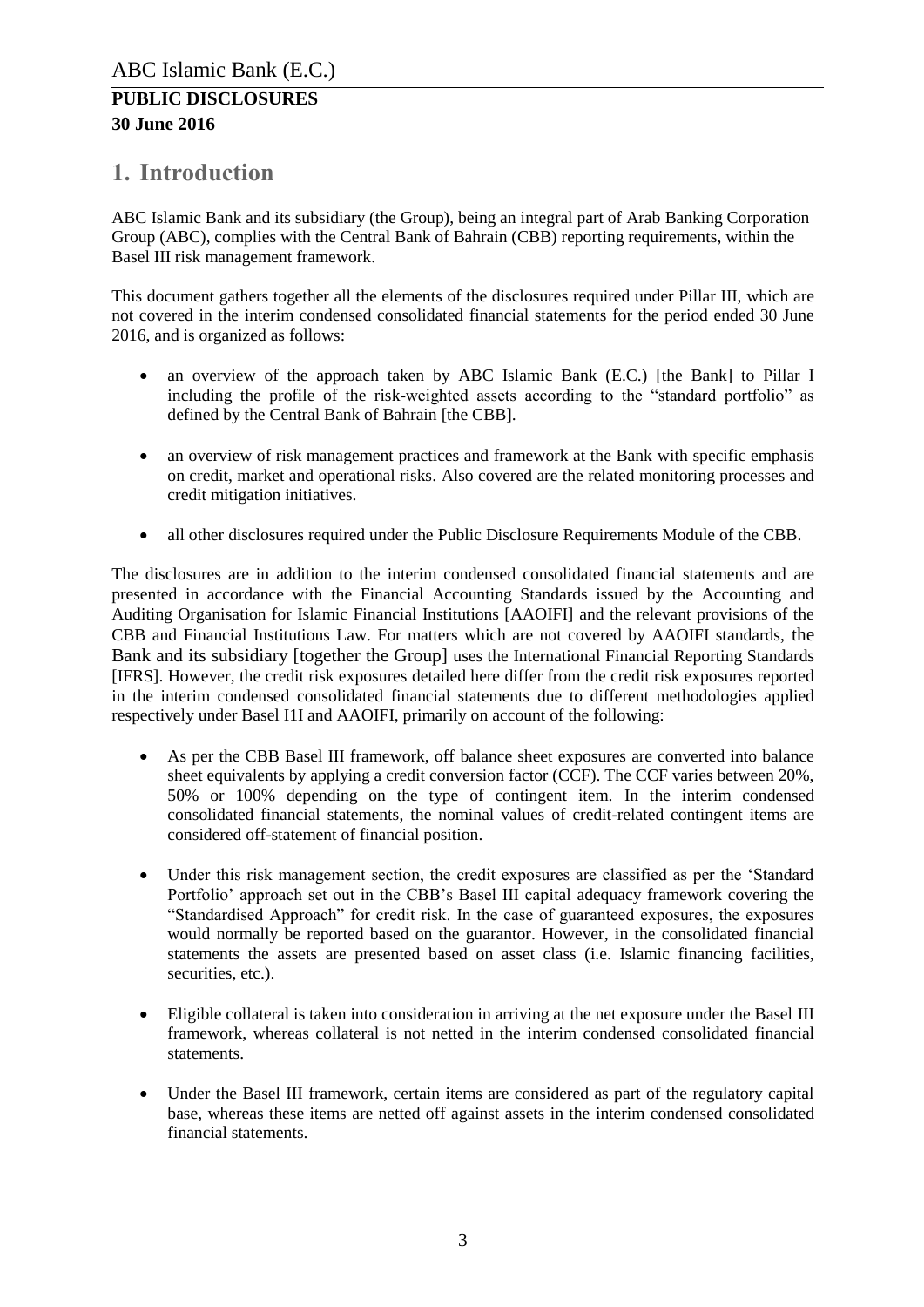### <span id="page-3-0"></span>**2. Group structure**

The Bank is an exempt joint stock company incorporated in the Kingdom of Bahrain on 10 December 1985 and registered with the Ministry of Industry and Commerce under commercial registration number 16864. The Group operates under a wholesale Islamic banking licence issued by the CBB and are engaged in financial trading in accordance with the teachings of Islam [Shari'a].

Arab Banking Corporation B.S.C. [ABC], which operates under a wholesale banking licence issued by the CBB, holds 100% of the share capital of the Bank.

The interim condensed consolidated financial statements and capital adequacy regulatory reports of the Group have been prepared and consolidated on a consistent basis.

The ownership in the subsidiary as at 30 June 2016 is as follows:

|                             | Nature of          |                          |                         |
|-----------------------------|--------------------|--------------------------|-------------------------|
| <b>Name</b>                 | <b>business</b>    | Country of incorporation | Amount and % of holding |
| <b>ABC Clearing Company</b> | Islamic Investment | Cavman Islands           | US\$ 2,000 and 100%     |
|                             | Company            |                          | management shares       |

Whilst the Board of Directors [BOD] supervise the overall activities of the Bank, the BOD, Audit Committee, Risk Committee and the Nomination, Compensation and Corporate Governance Committee are tasked with overseeing the respective areas. The following chart shows the organisational structure of the Bank, including the reporting lines to the various BOD committees.



The Bank has in place comprehensive policies regarding the remuneration and benefits provided to members of the BOD and its committees, senior management and staff. With regard to directors, compensation comprises fixed annual remuneration and related expenses, while for senior management and staff, compensation comprises a number of fixed elements, covering salary, allowances and benefits, in addition to variable, performance-related elements.

The Group is committed to best practices of Corporate Governance Principles and Guidelines and as such, communicates all relevant information to its stakeholders punctually and clearly through a variety of channels, including a well-maintained website.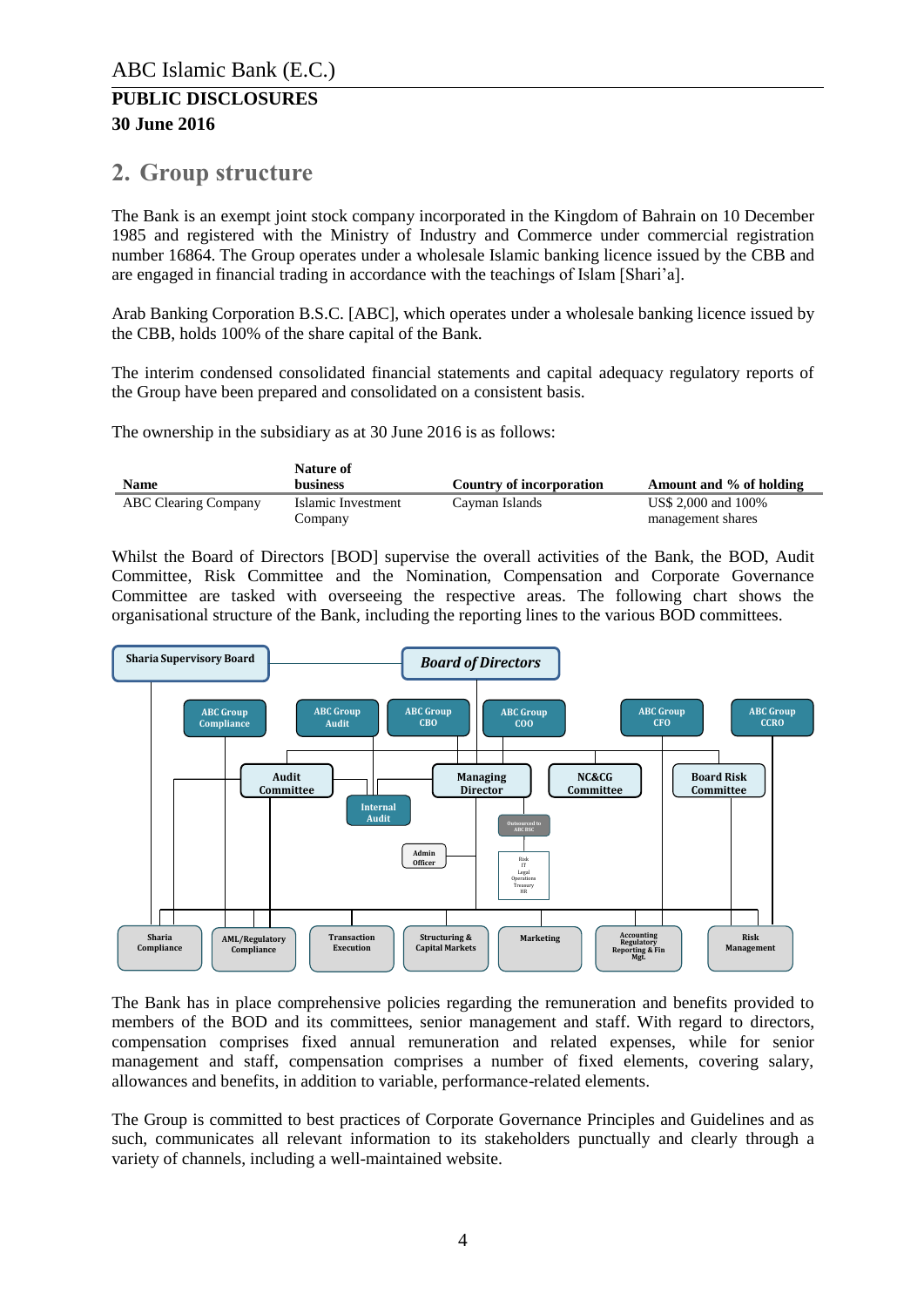# <span id="page-4-0"></span>**3. Shari'a compliance**

Shari'a compliance risk is an operational risk facing Islamic banks which may lead to non-recognition of income, reputational loss and resulting franchise risk on grounds of non-Shari'a compliance. To manage such risks, the Shari'a Compliance Officer of the Group has been tasked to conduct regular Shari'a compliance reviews to ensure that documentation, procedures and execution of transactions are in accordance with the Shari'a Standards issued by AAOIFI and Shari'a rules and principles as determined by the Shari'a Supervisory Board (the "SSB"). The results of such reviews are regularly reported to the SSB. Cases of Shari'a non-compliance (if any) are thoroughly investigated to establish their causes and to introduce adequate controls to avoid their recurrence in the future.

Shari'a non-compliant earnings during the period amounted to US\$62 thousand. It mainly represents penalty fees received from customers for making late payments. Such amounts are kept in a special suspense account and disposed of to charitable causes.

The SSB of the Group consists of three Islamic scholars (Chairman and two members). The SSB meets periodically or as and when there is a need to hold a meeting. The members receive a fixed sum of money as attendance fee for every meeting they attend, in addition to a fixed amount paid annually to each member as remuneration, irrespective of the number of meetings held during the year or the financial results of the Group.

### <span id="page-4-1"></span>**4. Capital structure**

The Group's capital base comprises of Tier 1 capital which includes share capital, reserves, retained earnings, current year profit and unrealized gains arising from fair valuing equities.

The issued and paid-up share capital of the Bank was US\$ 132.5 million at 30 June 2016, comprising of 1,325,000 shares of US\$ 100 each.

| DI CARUOWII OI CAPITAI DASC                         |        |        |              |
|-----------------------------------------------------|--------|--------|--------------|
| <b>US\$</b> million                                 | Tier 1 | Tier 2 | <b>Total</b> |
| Issued and fully paid ordinary shares               | 132.5  |        | 132.5        |
| Legal / statutory reserves                          | 19.5   |        | 19.5         |
| Retained profit brought forward                     | 130.6  |        | 130.6        |
| Profit for the period                               | 10.7   |        | 10.7         |
| Unrealized gains arising from fair valuing equities | 0.9    |        | 0.9          |
| <b>Capital base</b>                                 | 294.2  |        | 294.2        |
| <b>Risk weighted assets [RWA]</b>                   |        |        |              |
| Credit risk                                         |        |        | 1,059.1      |
| Market risk                                         |        |        |              |
| Operational risk                                    |        |        | 114.8        |
|                                                     |        |        | 1,173.9      |
| Tier 1 ratio                                        |        |        | 25.1%        |
| Capital adequacy ratio                              |        |        | $25.1\%$     |

# **Breakdown of capital base**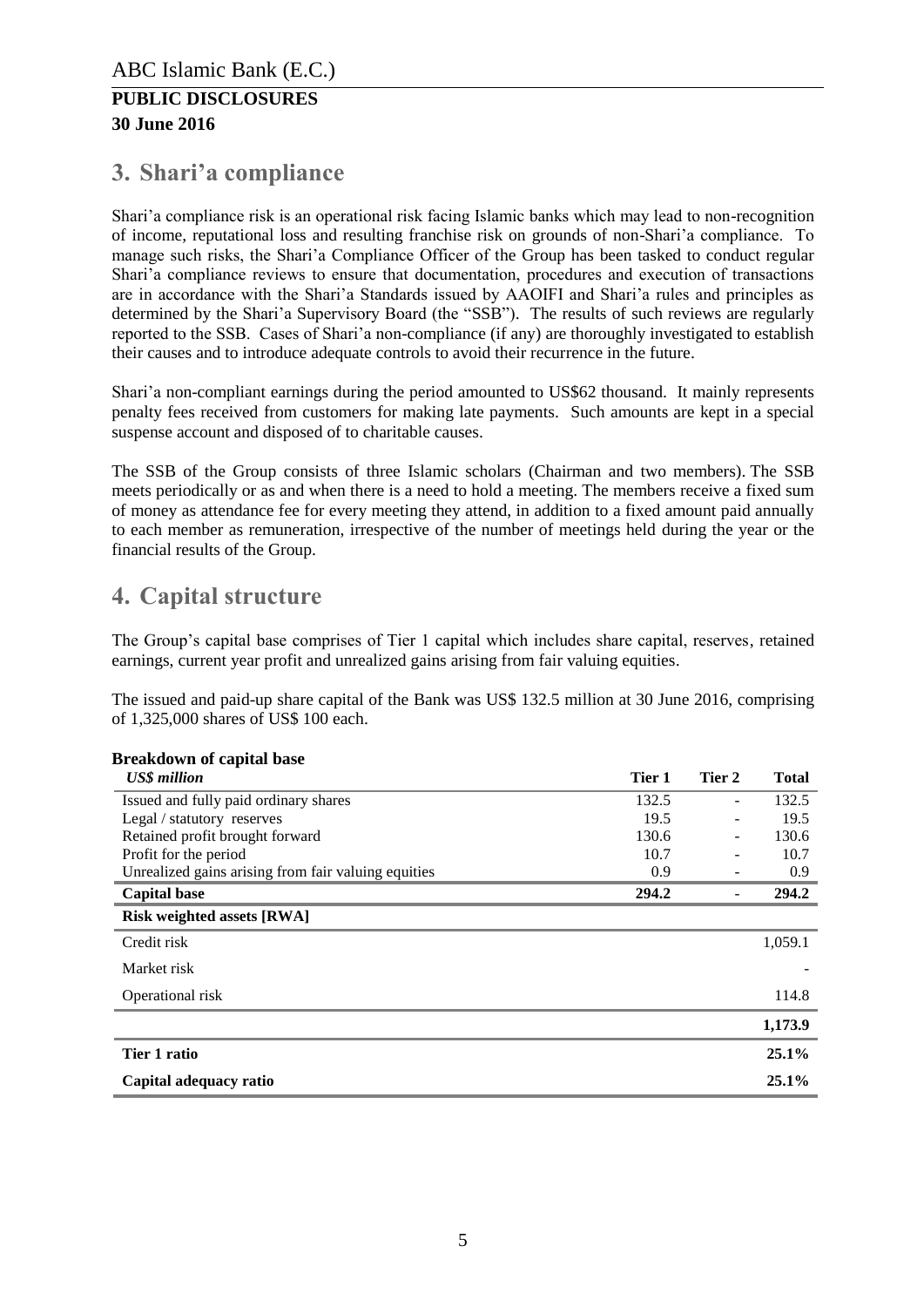# <span id="page-5-0"></span>**5. Capital adequacy ratio [CAR]**

The objective of capital management at ABC and the Group is to ensure the efficient utilisation of capital in relation to business requirements and growth, risk profile and shareholders' returns and expectations.

The Group manages its capital structure and makes adjustments to it in the light of changes in economic conditions and the risk characteristics of its activities. In order to maintain or adjust the capital structure, the Group may issue capital / Tier 2 securities and / or adjust the amount of dividend payment to shareholders. . The determination to pay dividends on an on-going basis and the amount thereof will depend upon, among other things, the Group's earnings, its dividend policy, the requirement to set aside minimum statutory reserves, capital requirements to support the growth (organic and inorganic), regulatory capital requirements, approval from the CBB and applicable requirements under Bahrain Commercial Companies Law, as well as other factors that the Board of Directors and the shareholders may deem relevant.

No changes have been made in the objectives, policies and processes from the previous year.

The Group's total capital adequacy ratio as at 30 June 2016 was 25.1% compared with the minimum regulatory requirement of 12.5%. The Tier 1 ratio was 25.1% for the Group. The Group ensures adherence to the CBB's requirements by monitoring its capital adequacy against higher internal limits.

### <span id="page-5-1"></span>**6. Profile of risk-weighted assets and capital charge**

The Group has adopted the standardised approach for credit, market and operational risks for regulatory reporting purposes. The Group's risk-weighted capital requirements for credit, market and operational risks are given below:

#### <span id="page-5-2"></span>**6.1 Credit risk**

#### **i) Definition of exposure classes per Standard Portfolio**

The Group has a diversified funded and unfunded credit portfolio. The exposures are classified as per the Standard Portfolio approach mentioned under the CBB's Basel III capital adequacy framework covering the standardised approach for credit risk.

The descriptions of the counterparty classes along with the risk weights to be used to derive the riskweighted assets are as follows:

#### **a. Claims on sovereigns**

These pertain to exposures to governments and their central banks. Claims on Bahrain and GCC sovereigns are risk weighted at 0%. Claims on all other sovereigns are given a risk weighting of 0% where such claims are denominated and funded in the relevant domestic currency of that sovereign. Claims on sovereigns, other than the aforementioned, are riskweighted based on their credit ratings.

#### **b. Claims on public sector entities [PSEs]**

Listed Bahrain PSEs are assigned 0% risk weight. Other sovereign PSEs, in the relevant domestic currency and for which the local regulator has assigned risk weight as 0%, are assigned 0% risk weight by the CBB. PSEs other than the aforementioned are risk-weighted based on their credit ratings.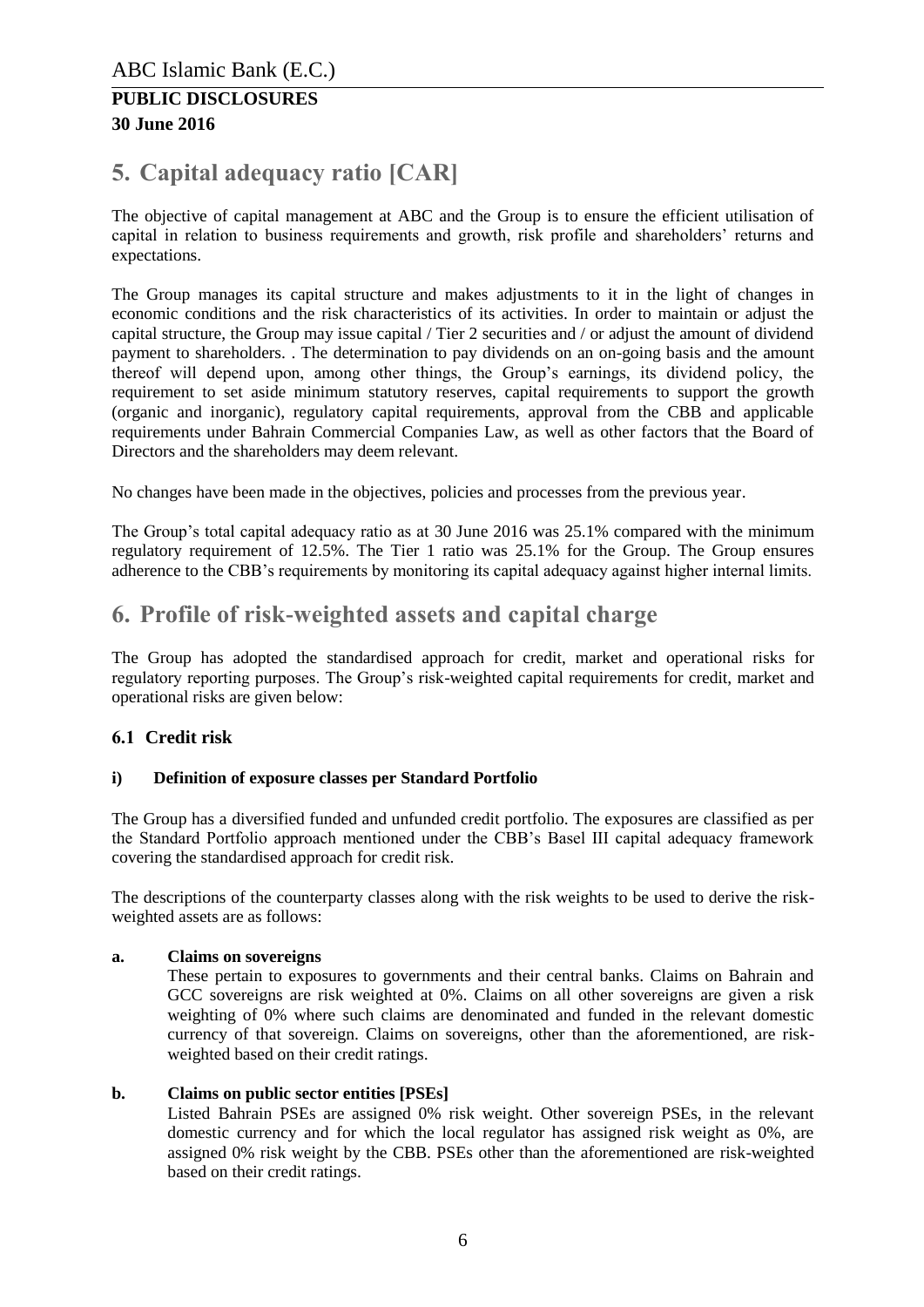#### **c. Claims on multilateral development banks [MDBs]**

All MDBs are risk-weighted in accordance with their credit rating, except for banks part of the World Bank Group which is risk-weighted at 0%.

#### **d. Claims on banks**

Claims on banks are risk-weighted based on the ratings assigned to them by external rating agencies. However, short term claims on locally incorporated banks may be assigned a risk weighting of 20% where such claims on the banks are of an original maturity of three months or less and the claims are denominated and funded in either Bahraini Dinars or US Dollars.

Preferential risk weights that are one category more favourable than the standard risk weighting are assigned to claims on foreign banks licensed in Bahrain of an original maturity of three months or less denominated and funded in the relevant domestic currency. Such preferential risk weights for short-term claims on banks licensed in other jurisdictions are allowed only if the relevant supervisor also allows this preferential risk weighting to short-term claims on its banks.

No claim on an unrated bank would receive a risk weight lower than that applied to claims on its sovereign of incorporation.

#### **e. Claims on corporates**

Claims on corporates are risk-weighted based on credit ratings. Risk weights for unrated corporate claims are assigned at 100%.

#### **f. Past due exposures**

The unsecured portion of any facility (other than a qualifying residential mortgage facility) that is past due for more than 90 days, net of specific provisions (including partial writeoffs), is risk-weighted as follows:

- **150% risk weight when specific provisions are less than 20% of the outstanding** amount of the facility; and
- 100% risk weight when specific provisions are greater than 20% of the outstanding amount of the facility.

#### **g. Equity portfolios**

Investments in listed equities are risk-weighted at 100% while unlisted equities are risk weighted at 150%.

#### **h. Project finance exposures**

Exposures on project finance are risk-weighted according to the Regulatory Slotting Criteria, in which the risk weighting ranges between 70% and 250%.

#### **i. Other exposures**

These are risk-weighted at 100%.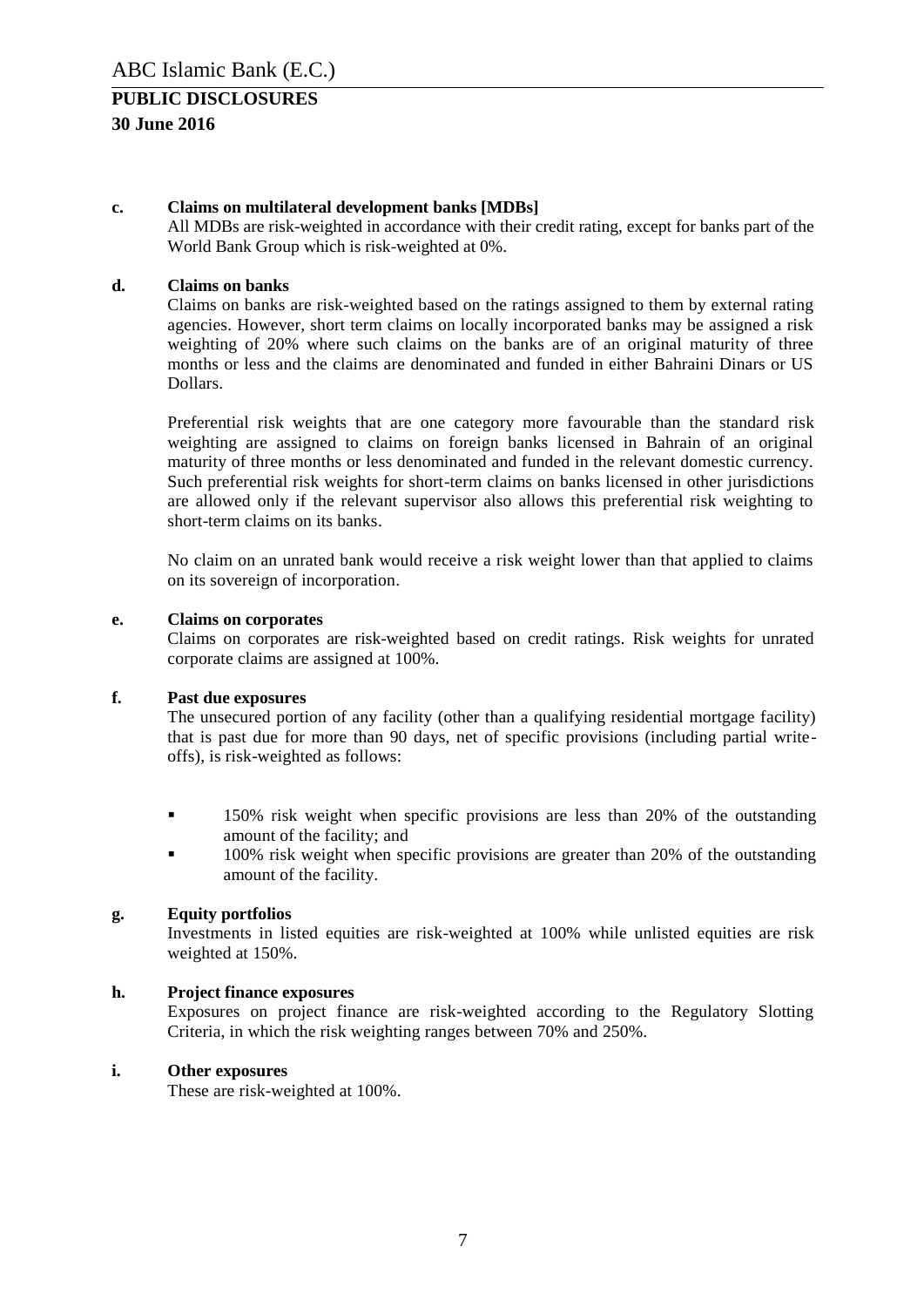| <b>US\$</b> Thousands            | <b>Gross credit</b><br>exposure | <b>Funded</b><br><b>Exposure</b> | <b>Un-Funded</b><br><b>Exposure</b> | Risk-<br>weighted<br>assets for<br><b>Funded</b><br><b>Exposures</b> | Risk-<br>weighted<br>assets for<br><b>Un-Funded</b><br><b>Exposures</b> | <b>Total Risk</b><br>Weighted<br><b>Assets</b> | Capital<br><b>Charge</b><br>$(12.5\%)$ |
|----------------------------------|---------------------------------|----------------------------------|-------------------------------------|----------------------------------------------------------------------|-------------------------------------------------------------------------|------------------------------------------------|----------------------------------------|
| Sovereigns                       | 322,124                         | 316,462                          | 5,662                               | 32,538                                                               | 5,662                                                                   | 38,200                                         | 4,775                                  |
| Claims on public sector entities | 43,962                          | 30,937                           | 13,025                              | ۰                                                                    | ۰                                                                       |                                                |                                        |
| Claims on banks                  | 490.014                         | 489,334                          | 680                                 | 285,876                                                              | 340                                                                     | 286,216                                        | 35,777                                 |
| Claims on corporates             | 715,080                         | 657,286                          | 57,794                              | 583,877                                                              | 57,794                                                                  | 641,671                                        | 80,209                                 |
| Past due exposures               | 33,460                          | 33,460                           | -                                   | 16,730                                                               | $\overline{\phantom{0}}$                                                | 16,730                                         | 2,091                                  |
| Project finance                  | 107.628                         | 107.628                          | ۰.                                  | 75,340                                                               | ۰.                                                                      | 75.340                                         | 9,417                                  |
| Other                            | 983                             | 983                              | ۰                                   | 983                                                                  |                                                                         | 983                                            | 123                                    |
| <b>Total</b>                     | 1,713,251                       | 1,636,090                        | 77,161                              | 995,344                                                              | 63,796                                                                  | 1,059,140                                      | 132,392                                |

#### **ii) Credit exposure and risk-weighted assets**

Since the period end position is representative of the risk positions of the Group during the year, average gross exposures are not disclosed separately.

Breakdown of capital requirements for credit risk per type of Islamic financing contract is as follows:

| <b>US\$</b> Thousands    |                                                                     |           |                                     | Risk-                                                       | Risk-                                                          |                                                |                                        |
|--------------------------|---------------------------------------------------------------------|-----------|-------------------------------------|-------------------------------------------------------------|----------------------------------------------------------------|------------------------------------------------|----------------------------------------|
| <b>Type of Financing</b> | <b>Funded</b><br><b>Gross credit</b><br><b>Exposure</b><br>exposure |           | <b>Un-Funded</b><br><b>Exposure</b> | weighted<br>assets for<br><b>Funded</b><br><b>Exposures</b> | weighted<br>assets for<br><b>Un-Funded</b><br><b>Exposures</b> | <b>Total Risk</b><br>Weighted<br><b>Assets</b> | Capital<br><b>Charge</b><br>$(12.5\%)$ |
| Murabaha                 | 829,255                                                             | 769,931   | 59,324                              | 637,494                                                     | 46,300                                                         | 683,794                                        | 85,474                                 |
| Ijara                    | 251,236                                                             | 249.815   | 1,421                               | 122,678                                                     | 1,421                                                          | 124,099                                        | 15,512                                 |
| Ijara Rec                | 773                                                                 | 773       | ٠                                   | 494                                                         |                                                                | 494                                            | 62                                     |
| Sukuk                    | 605,051                                                             | 605,051   | $\overline{\phantom{a}}$            | 229,833                                                     | ۰.                                                             | 229,833                                        | 28,729                                 |
| Equity                   | 2,456                                                               | 2,456     | ۰.                                  | 2,456                                                       | -                                                              | 2,456                                          | 307                                    |
| LC                       | 16.416                                                              | ٠         | 16.416                              | $\overline{a}$                                              | 16,075                                                         | 16.075                                         | 2,009                                  |
| Other                    | 8.064                                                               | 8.064     | ۰.                                  | 2,389                                                       |                                                                | 2,389                                          | 299                                    |
| <b>Total</b>             | 1.713.251                                                           | 1,636,090 | 77,161                              | 995,344                                                     | 63,796                                                         | 1,059,140                                      | 132,392                                |

#### <span id="page-7-0"></span>**6.2 Market risk**

The Group, with assistance from ABC, minimizes its market risk through:

- (i) match-funding its assets to reduce its profit rate risk;
- (ii) not taking commodity price risk by squaring position on transaction by transaction basis;
- (iii) funding exposures in the same currency and, hence, avoiding any foreign exchange currency risk; and
- (iv) maintaining no sukuk trading position.

Accordingly, the Group maintains no capital charge for market risk.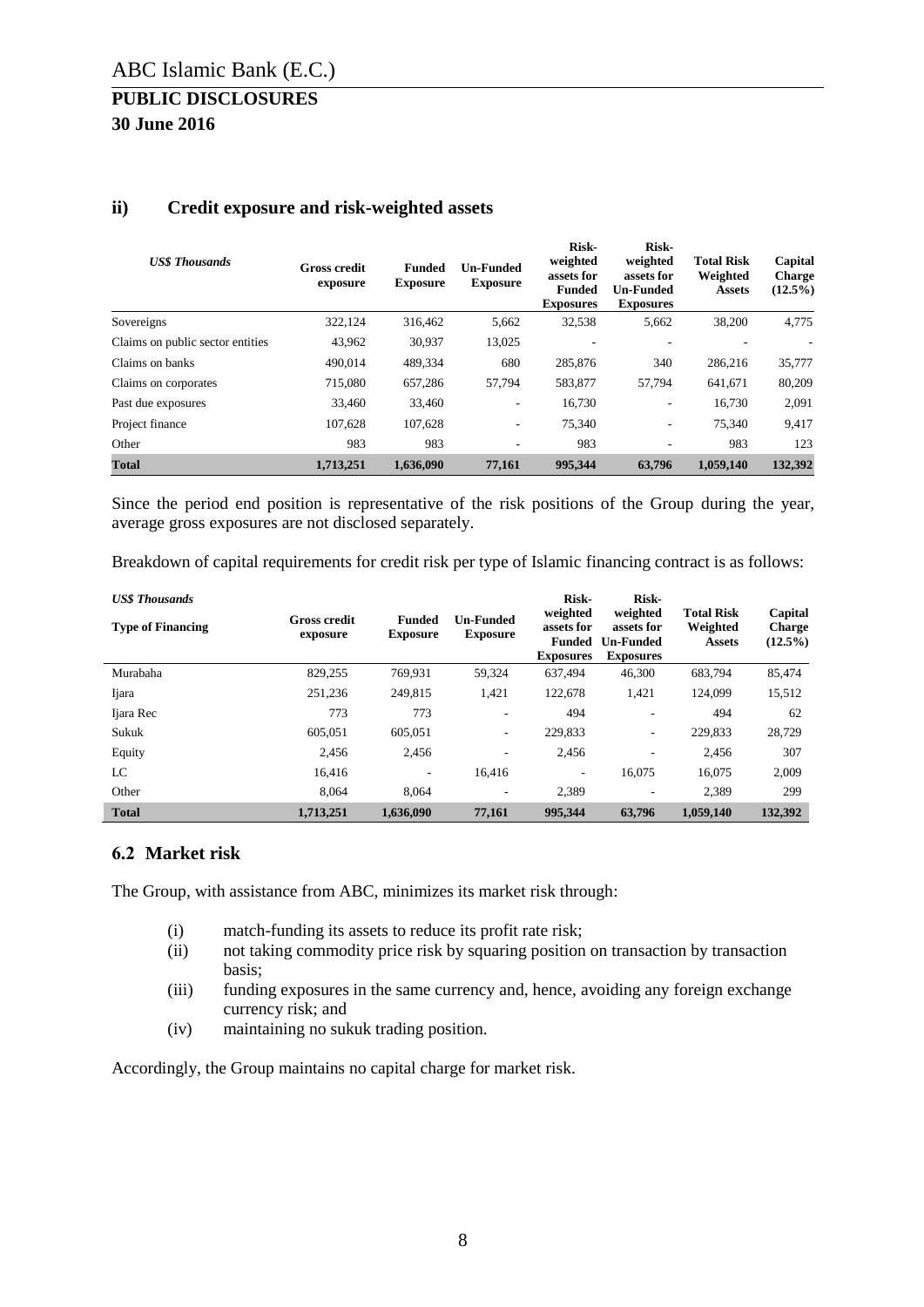### <span id="page-8-0"></span>**6.3 Operational risk**

In accordance with the standardised methodology, the risk weight with respect to operational risk is US\$ 114.8 million, with minimum capital requirement of US\$ 14.4 million (at 12.5%). This capital charge was computed by categorising the Group's activities into two business lines (out of the eight business lines defined by the Basel III framework) and multiplying the business line's three-year average gross income by a pre-defined beta factor.

#### **Indicators of operational risk exposures:**

| Gross income US\$ thousands                           | 114.828 |
|-------------------------------------------------------|---------|
| Amount of non-Shari'a compliant income US\$ thousands | 62      |
| Number of Shari'a violations                          | Nil.    |

### <span id="page-8-1"></span>**7. Risk management**

### <span id="page-8-2"></span>**7.1 Introduction**

Risk is inherent in ABC's activities and is managed through a process of on-going identification, measurement and monitoring, subject to risk limits and other controls. ABC is exposed to credit risk, market risk, liquidity risk, operational risk, legal and strategic risk, as well as other forms of risk inherent in its financial operations.

Over the last few years, ABC has invested heavily into developing a comprehensive and robust risk management infrastructure. This includes risk identification processes under credit, market and operational risk spectrums, risk measurement models and rating systems, as well as a strong business process to monitor and control these risks. Figure 1 outlines the various congruous stages of the risk process.

#### *Figure 1:*

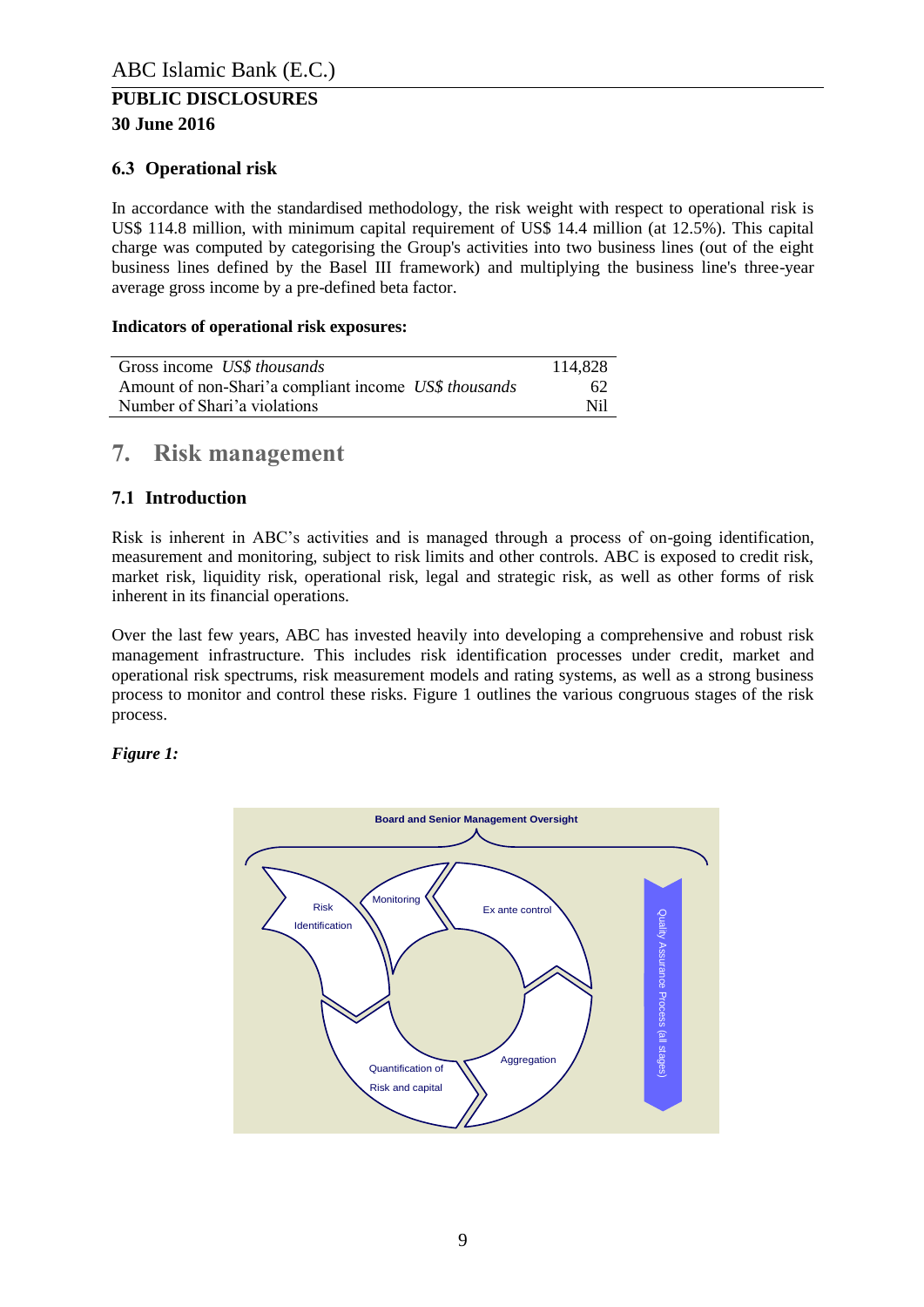#### <span id="page-9-0"></span>**7.2 Risk management structure**

The Board Risk Committee (BRC) sets ABC's Risk Strategy/Appetite and Policy Guidelines. Executive Management is responsible for their implementation.





Within the broader governance infrastructure, the Board Committees carry the main responsibility of best practice management and risk oversight. At this level, the BRC oversees the definition of risk appetite, risk tolerance standards and risk process standards to be kept in place. The BRC is also responsible for co-ordinating with other Board Committees for monitoring compliance with the requirements of the regulatory authorities in the various countries in which ABC operates.

The **Head Office Credit Committee (HOCC)** is responsible for credit decisions at the higher levels of ABC's wholesale and retail lending portfolio, setting country and other high level ABC limits, dealing with impaired assets, provisioning and general credit policy matters.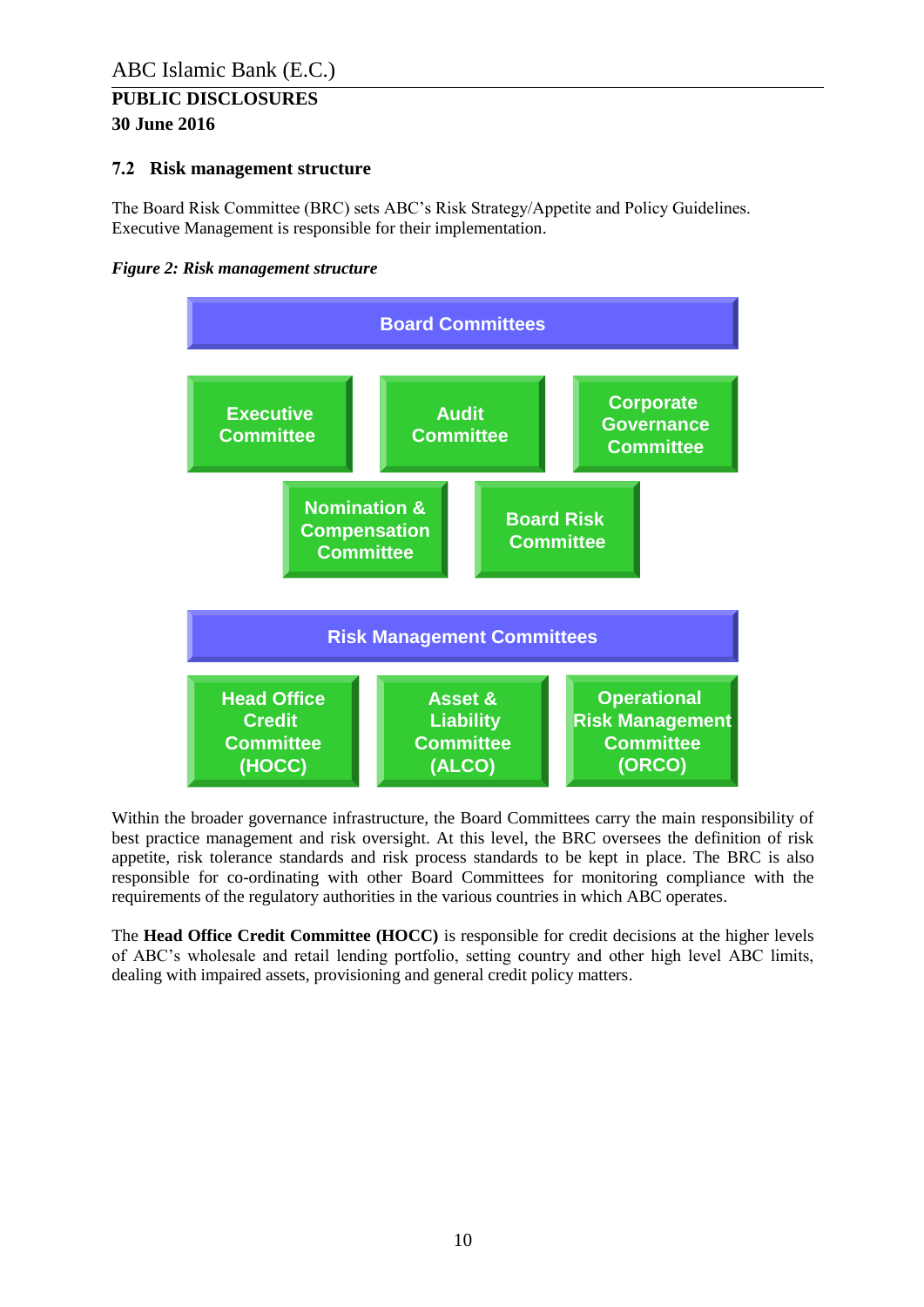In addition to being part of the above structure, through the outsourcing of the support functions including the credit approval, the Group has the following risk management structure:



ABC's **Asset and Liability Committee (GALCO)** is responsible for defining long-term strategic plans and policy, as well as short-term tactical initiatives for prudently directing asset and liability allocation. ALCO monitors ABC's liquidity and market risks, and the risk profile, in the context of economic developments and market fluctuations. ALCO is assisted by tactical sub-committees for Capital & Liquidity Management; Investments; Structural FX.

ABC's **Operational Risk Management Committee (GORCO)** is responsible for defining longterm strategic plans and short-term tactical initiatives for the identification, prudent management, control and measurement of ABC's exposure to operational risk and other non-financial risks. ORCO frames policy and oversees the operational risk function. Specialist risk committees, such as the ABC Group Compliance Oversight Committee, the ABC Group Business Continuity Committee and the ABC Group IT Risk Committee are responsible for the proper management of certain categories of non-financial risk.

The **Credit & Risk Group (CRG)** is responsible for centralised credit policy and procedure formulation, country risk and counterparty analysis, approval/review and exposure reporting, control and risk-related regulatory compliance, remedial loans management and the provision of analytical resources to senior management. Additionally, it identifies market and operational risks arising from ABC's activities, recommending to the relevant central committees appropriate policies and procedures for managing exposure.

Under the single obligor regulations of the CBB and other host regulators, the CRG and its local equivalents have to obtain approval for any planned exposures above specific thresholds to single counterparties, or groups of connected counterparties.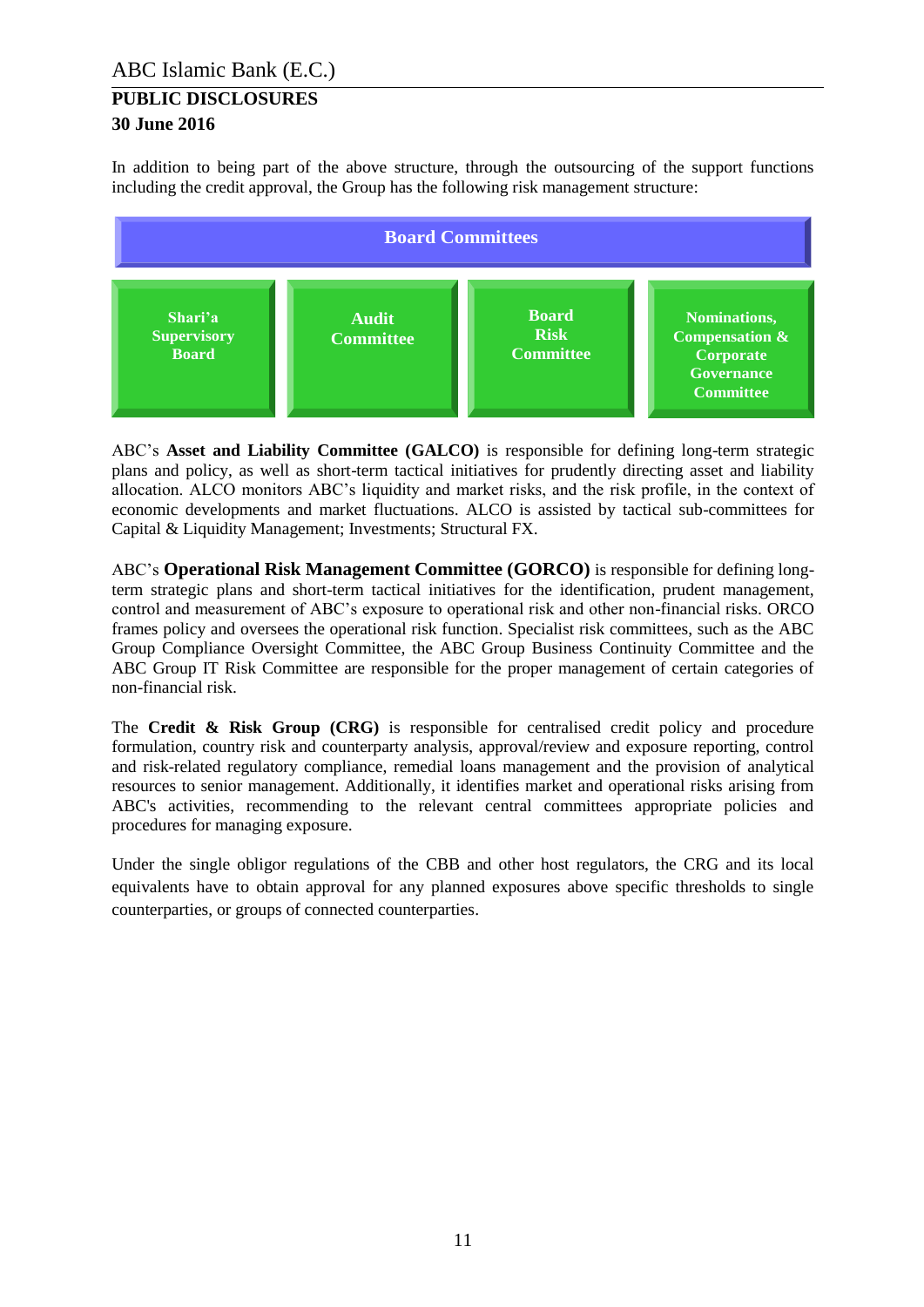#### **Credit risk**

ABC's portfolio and credit exposures are managed in accordance with the Group Credit Policy, which applies ABC Group-wide qualitative and quantitative guidelines, with particular emphasis on avoiding undue concentrations or aggregations of risk. ABC's banking subsidiaries are governed by specific credit policies that are aligned with the Group Credit Policy, but may be adapted to suit local regulatory requirements as well as individual units' product and sectoral needs.

The first level of protection against undue credit risk is through ABC's counterparty, country, industry and other risk threshold limits, together with customer and customer group credit limits. The BRC and the HOCC sets these limits and allocates them between ABC and its banking subsidiaries. A tiered hierarchy of delegated approval authorities, based on the risk rating of the customer under ABC's internal credit rating system, controls credit exposure to individual customers or customer groups.

Credit limits are prudent, and ABC uses standard mitigation and credit control technologies.

ABC employs a Risk-Adjusted Return on Capital (RAROC) measure to evaluate risk/reward at the transaction approval stage. This is aggregated for each business segment and business unit, and for ABC as a whole. It is upgraded when appropriate.

Business unit account officers are responsible for day-to-day management of existing credit exposures, and for periodic review of the client and associated risks, within the framework developed and maintained by the CRG. ABC Group Audit, meanwhile, carries out separate risk asset reviews of business units, to provide an independent opinion on the quality of their credit exposures, and adherence to credit policies and procedures. These measures, collectively, constitute the main lines of defence against undue risk for ABC.

Credit exposures that have significantly deteriorated are segregated and supervised more actively by the CRG's Remedial Loans Unit (RLU). Subject to minimum loan loss provision levels mandated under the ABC Group Credit Policy, specific provisions in respect of impaired assets are based on estimated potential losses, through a quarterly portfolio review and adequacy of provisioning exercise. A collective impairment provision is also maintained to cover unidentified possible future losses.

As at 30 June 2016, the Group's three largest exposures in excess of 15% of the capital base are shown below:

#### *US\$ Thousands*

|                  | <b>On Balance Sheet</b><br><b>Exposure</b> | <b>Off Balance</b><br><b>Sheet Exposure</b> | <b>Total Exposure</b> |
|------------------|--------------------------------------------|---------------------------------------------|-----------------------|
| Counterparty [A] | 109,599                                    |                                             | 109,599               |
| Counterparty [B] | 93,988                                     |                                             | 93.988                |
| Counterparty [C] | 11.301                                     | 81,000                                      | 92,301                |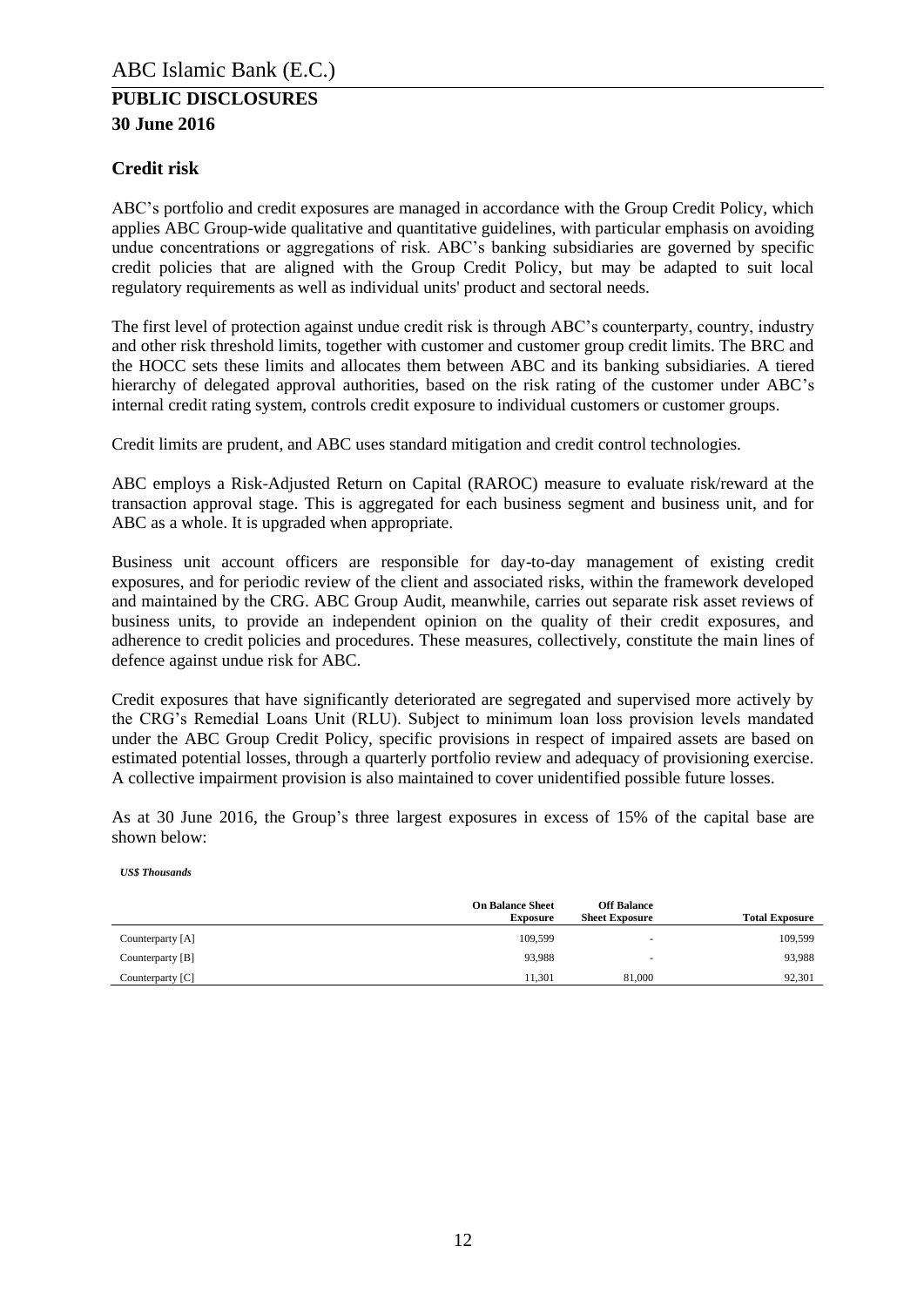#### **Excessive risk concentration**

Concentrations arise when a number of counterparties are engaged in similar business activities or activities in the same geographic region or have similar economic features that would cause their ability to meet contractual obligations to be similarly affected by changes in economic, political or other conditions. Concentrations indicate the relative sensitivity of the Group's performance to developments affecting a particular industry or geographical location.

In order to avoid excessive concentrations of risk, the ABC Group policies and procedures include specific guidelines to focus on country and counterparty limits and maintaining a diversified portfolio. Identified concentrations of credit risks are controlled and managed accordingly.

Single name concentrations are monitored on an individual basis. ABC's internal economic capital methodology for credit risk addresses concentration risk through the application of single-name concentration add-on. Under the CBB's single obligor regulations, banks incorporated in Bahrain are required to obtain the CBB's approval for any planned exposure to a single counterparty, or group of connected counterparties exceeding 15 percent of the regulatory capital base. This restriction applies only at the consolidated level of the ABC Group and, hence, the Bank has several exposures that exceed 15% of its capital base. However, none of these exposures exceed 15% of ABC's capital base.

#### **Risk mitigation, collateral and other credit enhancements**

The amount and type of collateral depends on an assessment of the credit risk of the counterparty. The types of collateral held by the Group mainly include cash, guarantees from banks and guarantees from ABC.

Management monitors the market value of collateral, requests additional collateral in accordance with the underlying agreement and monitors the market value of collateral obtained during its review of the adequacy of the allowance for impairment losses.

Exposures by type of Islamic financing contract that are covered by guarantees or by eligible collaterals are as follows:

| US\$ thousands              |                  |            |                          | Net      |
|-----------------------------|------------------|------------|--------------------------|----------|
|                             | <b>Exposures</b> | Guaranteed | Collateral*              | exposure |
| Funded Exposures (Murabaha) | 33,460           | 33.460     | 2.763                    | 30.697   |
| Funded Exposures (Sukuk)    | 1.500            | 1.500      | $\overline{\phantom{a}}$ | 1.500    |
| Unfunded Exposures (LC)     | 42.956           | ۰          | 1.361                    | 41.595   |

\* The utilization of the above collaterals will be on a customer by customer basis and will be limited to the customer's total exposure.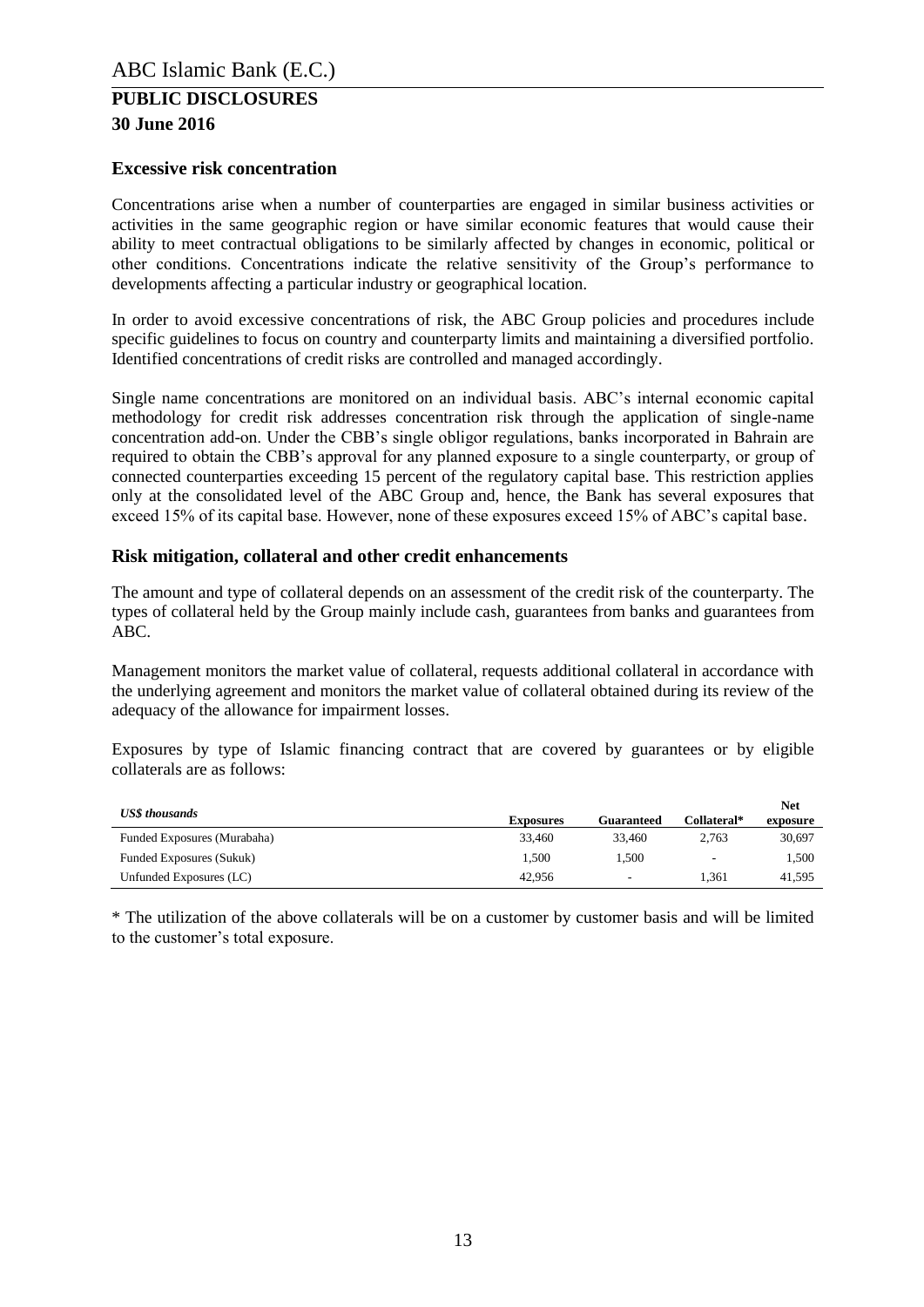#### <span id="page-13-0"></span>**7.3 Geographical distribution of exposures**

The Bank's nature of business, being an Islamic bank, results in concentration of exposures in the Muslim world. Moreover, the Bank's approved concentration of activities, which is also in line with its role within the ABC Group, has large concentration in the GCC countries, as illustrated in the table below:

#### *US\$ Thousands*

| <b>Country / Region</b>     | Gross exposure | Percentage of<br>exposure |
|-----------------------------|----------------|---------------------------|
| <b>UAE</b>                  | 575,708        | 33.60%                    |
| Saudi Arabia                | 473,857        | 27.66%                    |
| Europe (Including Turkey)   | 247,043        | 14.42%                    |
| Bahrain                     | 220,610        | 12.88%                    |
| Oatar                       | 112,994        | 6.60%                     |
| Kuwait                      | 30,853         | 1.80%                     |
| <b>Other MENA Countries</b> | 23,863         | 1.39%                     |
| Other Asia                  | 15,073         | 0.88%                     |
| Oman                        | 13,250         | 0.77%                     |
| <b>Total</b>                | 1,713,251      | 100.00%                   |

The geographical distribution of gross credit exposures by major type of credit exposures can be analysed as follows:

| <b>US\$</b> Thousands             | <b>Bahrain</b> | Saudi                    | Kuwait | Oatar   | <b>UAE</b> | Oman                     | Other<br><b>MENA</b> | Other  | <b>Europe</b><br>(Including) | <b>Total</b>      |
|-----------------------------------|----------------|--------------------------|--------|---------|------------|--------------------------|----------------------|--------|------------------------------|-------------------|
| <b>Type of Financing / Region</b> |                | Arabia                   |        |         |            |                          | countries            | Asia   | Turkey)                      |                   |
| Sovereigns                        | 70.447         | $\overline{\phantom{a}}$ |        | $\sim$  | 183.117    | ٠                        | 7,840                | 15,073 | 45,647                       | 322.124           |
| Claims on public sector entities  | 43,962         |                          |        |         |            |                          |                      |        | $\sim$                       | 43,962            |
| Claims on banks                   | 64,759         | $\sim$                   | 15,008 | 15,002  | 242,680    | $\overline{\phantom{a}}$ | 680                  | ۰      | 151,885                      | 490.014           |
| Claims on Corporates              | 36,390         | 374.181                  | ٠      | 89.744  | 149,911    | ٠                        | 15,343               | ۰      | 49.511                       | 715,080           |
| Past due exposures                | 4.069          | 29,391                   |        |         |            |                          |                      |        | $\sim$                       | 33,460            |
| Project finance                   | ٠              | 70.285                   | 15,845 | 8,248   | $\sim$     | 13.250                   |                      |        | $\sim$                       | 107,628           |
| Other                             | 983            |                          |        |         |            |                          |                      |        | $\overline{\phantom{a}}$     | 983               |
| <b>Total</b>                      | 220,610        | 473.857                  | 30,853 | 112.994 | 575,708    | 13.250                   | 23.863               | 15,073 |                              | 247,043 1,713,251 |

#### <span id="page-13-1"></span>**7.4 Industrial sector analysis of the exposures**

The industrial sector analysis of exposures is as follows:

| <b>US\$</b> Thousands         |                       |                        | <b>Un-funded</b>         |
|-------------------------------|-----------------------|------------------------|--------------------------|
|                               | <b>Gross exposure</b> | <b>Funded exposure</b> | exposure                 |
| <b>Financial Institutions</b> | 673,834               | 673,154                | 680                      |
| Government                    | 322,124               | 316,462                | 5,662                    |
| Manufacturing                 | 320,759               | 265,150                | 55,609                   |
| Trading                       | 224,545               | 214,480                | 10,065                   |
| Transportation                | 53,633                | 52,212                 | 1.421                    |
| Construction                  | 47,074                | 43,350                 | 3,724                    |
| Other                         | 45,692                | 45,692                 | -                        |
| <b>Commercial Real Estate</b> | 25,590                | 25,590                 | $\overline{\phantom{a}}$ |
| <b>Total</b>                  | 1,713,251             | 1,636,090              | 77,161                   |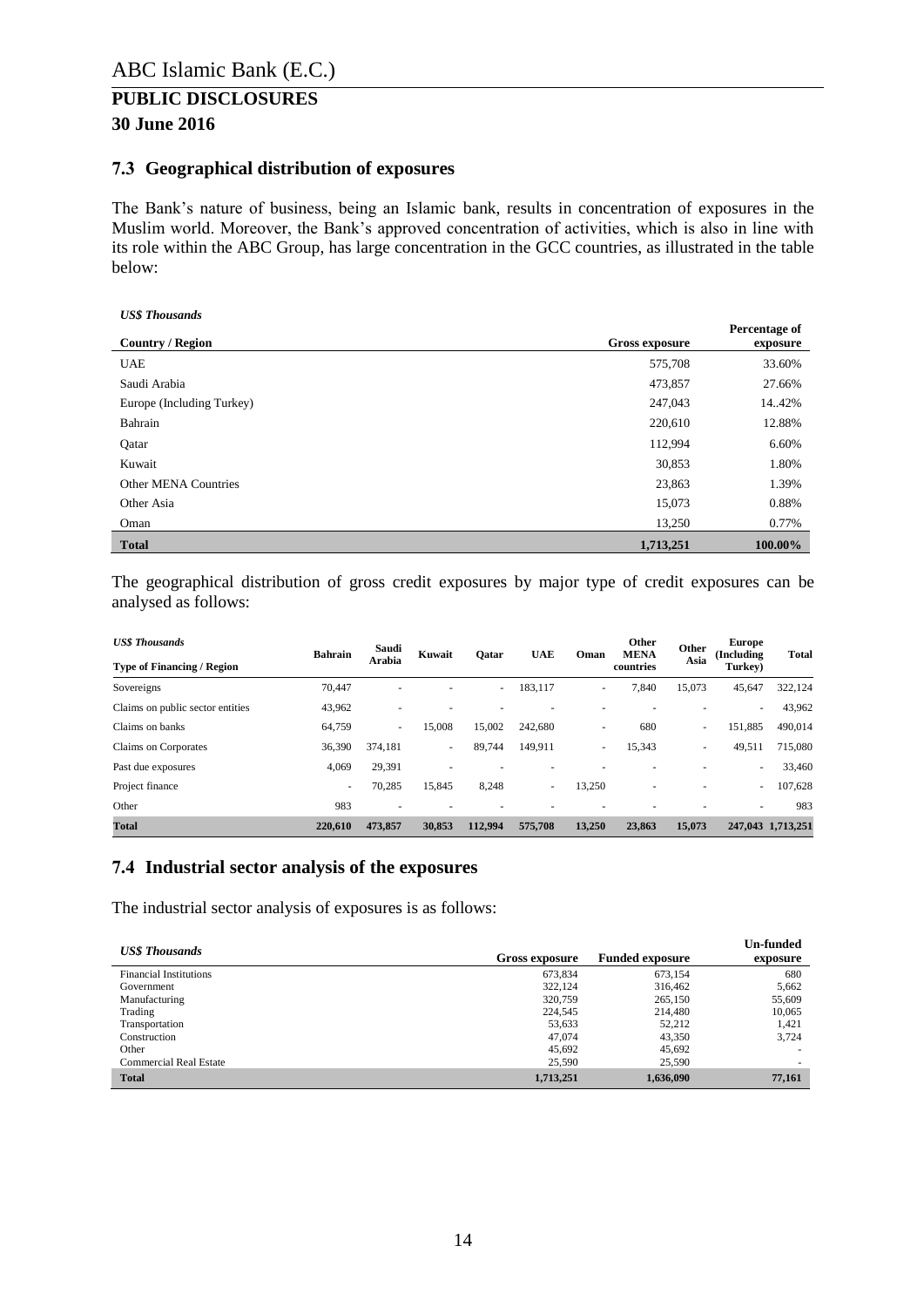The industrial sector analysis of gross credit exposures by major types of credit exposures can be analysed as follows:

| <b>US\$</b> Thousands             |                                         | Commercial               | Manu-                    | Con-      |                          | Govern-                  | Trans-    |        |              |
|-----------------------------------|-----------------------------------------|--------------------------|--------------------------|-----------|--------------------------|--------------------------|-----------|--------|--------------|
| <b>Type of Financing/Industry</b> | <b>Financial</b><br><b>Institutions</b> | real estate              | facturing                | struction | <b>Trading</b>           | ment                     | portation | Other  | <b>Total</b> |
| Sovereigns                        | $\overline{\phantom{a}}$                | $\overline{\phantom{a}}$ | $\overline{\phantom{a}}$ | ۰         | $\overline{\phantom{a}}$ | 322,124                  | ۰         | ٠      | 322,124      |
| Claims on public sector entities  | ٠                                       | 24,972                   | 18,990                   | ۰         | $\overline{\phantom{a}}$ | $\overline{\phantom{a}}$ | -         | ٠      | 43,962       |
| Claims on banks                   | 488,514                                 | $\overline{\phantom{a}}$ |                          | ٠         | 1,500                    | $\overline{\phantom{a}}$ | -         | $\sim$ | 490,014      |
| Claims on Corporates              | 181,251                                 | 618                      | 194.141                  | 47,074    | 193.654                  | $\overline{\phantom{a}}$ | 53,633    | 44.709 | 715,080      |
| Past due exposures                | 4,069                                   | $\overline{\phantom{a}}$ | $\overline{\phantom{a}}$ | ٠         | 29,391                   |                          |           | ٠      | 33,460       |
| Project finance                   | $\overline{\phantom{a}}$                | $\sim$                   | 107,628                  | ۰         | $\overline{\phantom{a}}$ | $\overline{\phantom{a}}$ | -         | $\sim$ | 107,628      |
| Other                             | $\overline{\phantom{a}}$                | $\overline{\phantom{a}}$ | $\overline{\phantom{a}}$ | ۰         | $\overline{\phantom{a}}$ |                          | -         | 983    | 983          |
| <b>Total</b>                      | 673,834                                 | 25.590                   | 320,759                  | 47.074    | 224,545                  | 322.124                  | 53,633    | 45,692 | 1,713,251    |

#### <span id="page-14-0"></span>**7.5 Exposure by external credit rating**

The Group uses external ratings from Standard & Poor's, Moody's, Fitch Ratings and Capital Intelligence [accredited External Credit Assessment Institutions (ECAI's)]. The breakdown of the Group's exposure into rated and unrated categories is as follows:

| <b>US\$</b> Thousands            | <b>Gross credit</b><br>exposure | Rated exposure | <b>Unrated exposure</b> |
|----------------------------------|---------------------------------|----------------|-------------------------|
| Claims on Corporates             | 715,080                         | 190,280        | 524,800                 |
| Claims on banks                  | 490,014                         | 456,404        | 33,610                  |
| Sovereigns                       | 322,124                         | 322,124        |                         |
| Project finance                  | 107,628                         |                | 107,628                 |
| Past due exposures               | 43,962                          | 26,111         | 17,851                  |
| Claims on public sector entities | 33,460                          |                | 33,460                  |
| Other                            | 983                             | ۰              | 983                     |
| <b>Total</b>                     | 1,713,251                       | 994,919        | 718,332                 |

The Group has a policy of maintaining accurate and consistent risk methodologies. It uses a variety of financial analytics, combined with market information, to support risk ratings that form the main inputs for the measurement of counterparty credit risk. All internal ratings are tailored to the various categories, and are derived in accordance with the Group's credit policy. They are assessed and updated regularly. Each risk rating class is mapped to grades equivalent to Standard  $\&$  Poor's, Moody's, Fitch rating and Capital Intelligence agencies.



Percentages have been calculated internally based on the sum of funded counterparty exposure and unfunded exposures before applying credit conversion factors.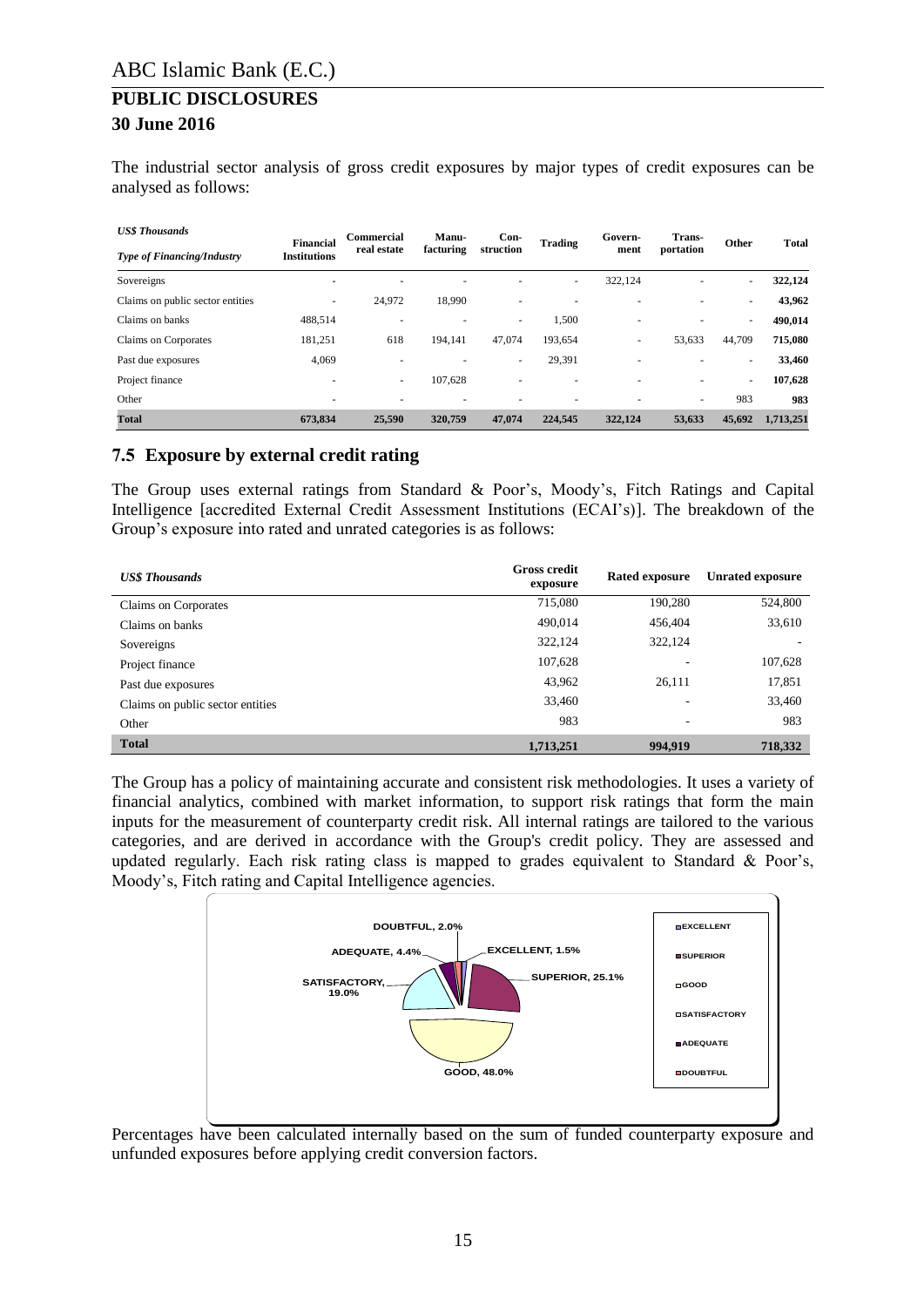#### <span id="page-15-0"></span>**7.6 Maturity analysis of funded exposures**

Residual contractual maturity analysis of the Group's major types of funded credit exposures are as follows:

| <b>US\$</b> Thousands            | Within<br>1 month        | $1-3$<br>months          | $3-6$<br>months | $6 - 12$<br>months       | Total<br>within 12<br>months | $1 - 5$<br>vears | $5-10$<br>years | Over 20<br>years         | Total<br>over 12<br>months | <b>Undated</b>           | <b>Total</b> |
|----------------------------------|--------------------------|--------------------------|-----------------|--------------------------|------------------------------|------------------|-----------------|--------------------------|----------------------------|--------------------------|--------------|
| Sovereigns                       | ٠                        | 6,488                    | 8,428           | 12,500                   | 27,416                       | 210,515          | 78,478          | ٠                        | 288,993                    | 53                       | 316,462      |
| Claims on public sector entities | ٠                        | 4,826                    | 1,139           | $\overline{\phantom{a}}$ | 5,965                        | $\sim$           | 24,972          | $\overline{\phantom{a}}$ | 24,972                     | $\overline{\phantom{a}}$ | 30,937       |
| Claims on banks                  | 78,315                   | 234,657                  |                 | $\overline{\phantom{a}}$ | 312,972                      | 170,870          | 1,536           | $\overline{\phantom{a}}$ | 172,406                    | 3,956                    | 489,334      |
| Claims on Corporates             | 151.067                  | 171,380                  | 123,098         | 44,476                   | 490.021                      | 163,643          | 3,622           | ٠                        | 167,265                    | $\overline{\phantom{a}}$ | 657,286      |
| Past due exposures               |                          |                          |                 |                          |                              |                  | -               | 33,460                   | 33,460                     | $\overline{\phantom{a}}$ | 33,460       |
| Project finance                  | 1,292                    | $\overline{\phantom{a}}$ | 8,978           | 9,947                    | 20,217                       | 71,615           | 15,796          | ٠                        | 87,411                     | $\overline{\phantom{a}}$ | 107,628      |
| Other                            | $\overline{\phantom{a}}$ |                          |                 |                          |                              |                  |                 |                          | $\overline{\phantom{a}}$   | 983                      | 983          |
| <b>Total</b>                     | 230,674                  | 417,351                  | 141,643         | 66.923                   | 856.591                      | 616,643          | 124,404         | 33,460                   | 774.507                    | 4,992                    | 1,636,090    |

Residual contractual maturity analysis of the Group's funded credit exposures per type of Islamic financing contract are as follows:

| <b>US\$</b> Thousands | Within<br>1 month | 1-3 months |         | 3-6 months 6-12 months   | <b>Total</b><br>within 12<br>months | $1 - 5$<br>years | $5 - 10$<br>years | Over 20<br>years         | <b>Total</b><br>over 12<br>months | Undated                  | <b>Total</b> |
|-----------------------|-------------------|------------|---------|--------------------------|-------------------------------------|------------------|-------------------|--------------------------|-----------------------------------|--------------------------|--------------|
| Murabaha              | 217,016           | 409,026    | 94,019  | 16,410                   | 736,471                             |                  |                   | 33,460                   | 33,460                            | $\overline{\phantom{a}}$ | 769,931      |
| Sukuk                 | 4,061             | 618        | ۰       | 25,529                   | 30,208                              | 468,357          | 104,986           | $\sim$                   | 573,343                           | 1,500                    | 605,051      |
| Equity                | -                 |            |         |                          |                                     |                  |                   |                          | -                                 | 2,456                    | 2,456        |
| Other                 | 7,028             |            |         | $\overline{\phantom{a}}$ | 7,028                               |                  |                   |                          | -                                 | 1,036                    | 8,064        |
| Ijara Rec             | 104               | 293        | 376     | ٠                        | 773                                 | ۰                |                   |                          |                                   | $\overline{\phantom{a}}$ | 773          |
| Ijara                 | 2,465             | 7,414      | 47,248  | 24,984                   | 82,111                              | 148,286          | 19,418            | $\overline{\phantom{a}}$ | 167,704                           | $\overline{\phantom{a}}$ | 249,815      |
| <b>Total</b>          | 230,674           | 417,351    | 141,643 | 66,923                   | 856,591                             | 616,643          | 124,404           | 33,460                   | 774,507                           | 4,992                    | 1,636,090    |

#### <span id="page-15-1"></span>**7.7 Maturity analysis of unfunded exposures**

Residual contractual maturity analysis of the Group's major types of unfunded credit exposures are as follows:

| <b>US\$ Thousands</b>            | Within<br>1 month        | 1-3 months               | 3-6 months | 6-12 months              | <b>Total within</b><br>12 months | $1-5$<br>vears | <b>Total Over</b><br>12 months | <b>Total</b> |
|----------------------------------|--------------------------|--------------------------|------------|--------------------------|----------------------------------|----------------|--------------------------------|--------------|
| Sovereigns                       | $\overline{\phantom{a}}$ | 11,324                   | -          | $\overline{\phantom{a}}$ | 11,324                           |                | $\overline{\phantom{a}}$       | 11,324       |
| Claims on public sector entities | ۰                        | $\overline{\phantom{a}}$ | -          | ۰                        | $\overline{\phantom{a}}$         | 26,050         | 26,050                         | 26,050       |
| Claims on banks                  | ۰                        | $\overline{\phantom{a}}$ | 150        | 1,211                    | 1,361                            | ۰              | $\overline{\phantom{a}}$       | 1,361        |
| Claims on Corporates             | 7,129                    | 6,130                    | 10.096     | 5,000                    | 119,355                          | 6,357          | 6.357                          | 125,712      |
| <b>Total</b>                     | 7.129                    | 17.454                   | 101.246    | 6,211                    | 132,040                          | 32,407         | 32,407                         | 164,447      |

Residual contractual maturity analysis of the Group's unfunded credit exposures per type of Islamic financing contract are as follows:

| <b>US\$</b> Thousands | Within<br>1 month        | 1-3 months | 3-6 months               | 6-12 months              | Total within 12<br>months | $1-5$<br>vears | <b>Total over</b><br>12 months | <b>Total</b> |
|-----------------------|--------------------------|------------|--------------------------|--------------------------|---------------------------|----------------|--------------------------------|--------------|
| Murabaha              | ۰                        | 11,324     | 81,276                   | $\overline{\phantom{a}}$ | 92,600                    | 26,050         | 26,050                         | 118,650      |
| Ijara                 | $\overline{\phantom{a}}$ | -          | $\overline{\phantom{a}}$ | $\overline{\phantom{a}}$ | $\overline{\phantom{a}}$  | 2,841          | 2,841                          | 2,841        |
| LC                    | 7,129                    | 6,130      | 19,970                   | 6,211                    | 39.440                    | 3,516          | 3,516                          | 42,956       |
| <b>Total</b>          | 7,129                    | 17,454     | 101,246                  | 6,211                    | 132,040                   | 32,407         | 32,407                         | 164,447      |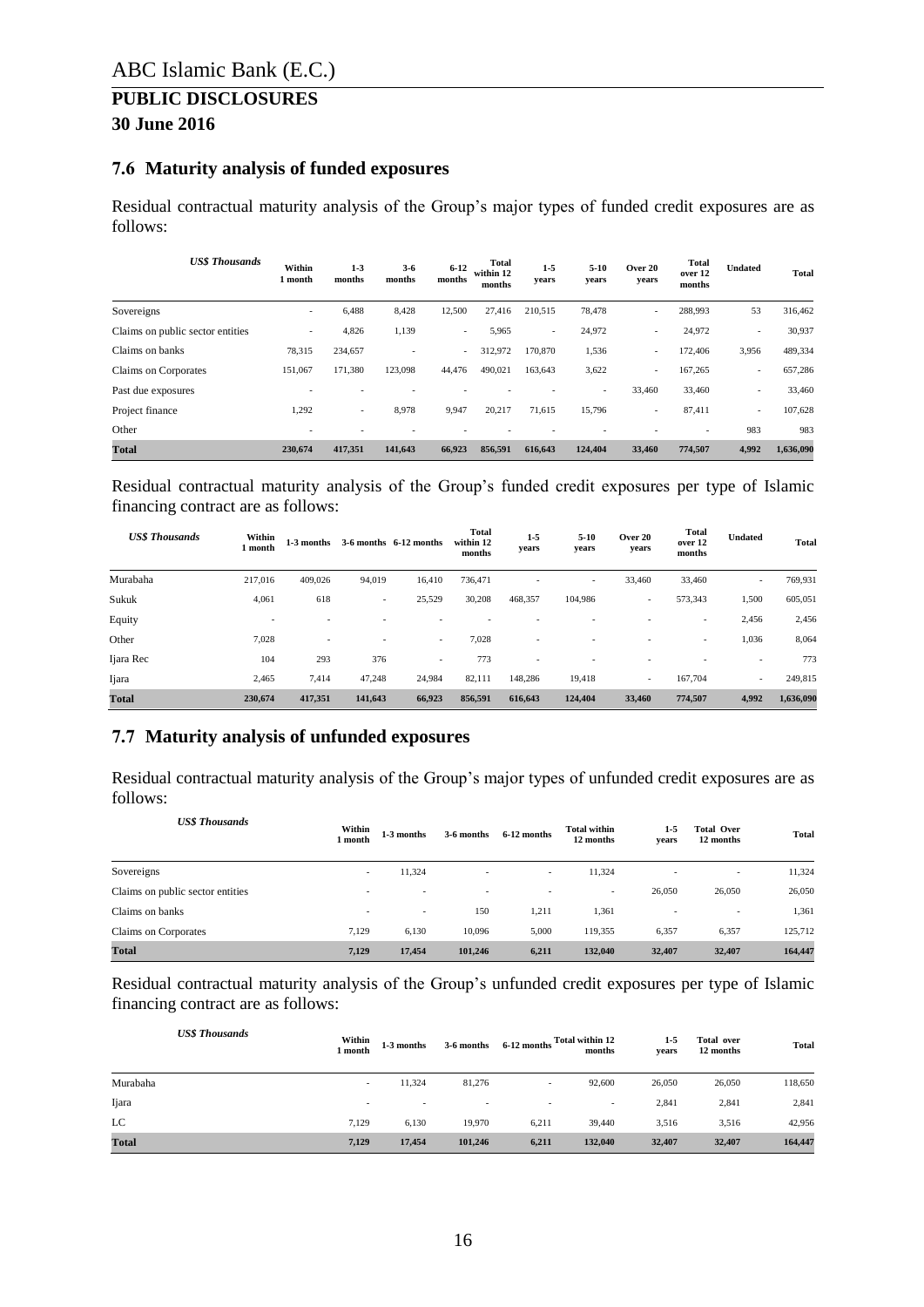Unfunded exposures include credit-related financial instruments, comprising of letters of credit, guarantees and commitments and are measured in accordance with the calculation of credit riskweighted assets in the CBB's Basel II capital adequacy framework.

For credit-related contingent items, the nominal value is converted to an exposure through the application of a CCF. The CCF is at 20%, 50% or 100% depending on the type of contingent item, and is used to convert off-Balance sheet notional amounts into an equivalent on-statement of financial position.

Undrawn facilities and other commitments represent commitments that have not been drawn down or utilised at the reporting date. The nominal amount provides the calculation base to which a CCF is applied for calculating the exposure. CCF ranges between 20% and 50% for commitments with original maturity of up to one year and over one year respectively and 0% CCF is applicable for commitments which can be unconditionally cancelled at any time.

The table below summarises the notional principal amounts and the relative exposures before applying credit risk mitigation:

| <b>US\$</b> thousands                    | <b>Notional</b><br>principal | Credit exposure* |
|------------------------------------------|------------------------------|------------------|
| Trade-related contingent items           | 16,875                       | 3,375            |
| Transaction-related contingent items     | 26,081                       | 13,041           |
| Undrawn facilities and other commitments | 121,491                      | 60.746           |
| <b>RWA</b> for contingent items          |                              | 63,796           |

\* Credit exposure is after applying CCF.

At 30 June 2016, the Group held cash collaterals in relation to credit-related contingent items amounting to US\$ 1,361 thousand.

#### <span id="page-16-0"></span>**7.8 Funding category**

| <b>US\$ Thousands</b> | Within<br>l month | $1-3$<br>months          | $3-6$<br>months          | $6 - 12$<br>months | Total<br>within 12<br>months | $1-5$<br>vears           | $5 - 10$<br>vears        | Over 20<br>years         | Total<br>over 12<br>months | <b>Undated</b>           | <b>Total</b> |
|-----------------------|-------------------|--------------------------|--------------------------|--------------------|------------------------------|--------------------------|--------------------------|--------------------------|----------------------------|--------------------------|--------------|
| Murabaha payables     | 483,226           | 744,317                  | 90,929                   |                    | 5,001 1,323,473              | $\overline{\phantom{a}}$ | $\overline{\phantom{a}}$ | $\sim$                   | $\overline{\phantom{a}}$   | $\overline{\phantom{a}}$ | 1,323,473    |
| Equity                | $\sim$            | $\overline{\phantom{a}}$ | $\overline{\phantom{0}}$ | $\sim$             | $\overline{\phantom{a}}$     | $\overline{\phantom{0}}$ | $\overline{\phantom{a}}$ | $\overline{\phantom{0}}$ | $\sim$                     | 294.243                  | 294,243      |
| <b>Total</b>          | 483,226           | 744,317                  | 90,929                   |                    | 5,001 1,323,473              |                          | $\overline{\phantom{0}}$ | $\overline{\phantom{0}}$ | $\blacksquare$             | 294,243                  | 1,617,716    |

#### <span id="page-16-1"></span>**7.9 Penalties imposed on customers**

Penalties imposed on customers during the period were US\$ 62 thousand. This amount represents penalty fees received from customers for making late payments. Such amounts are disposed of to charitable causes.

#### <span id="page-16-2"></span>**7.10Impairment of assets**

#### **Impairment and un-collectability of financial assets**

Each quarter, an assessment is made at each quarter end to determine whether there is objective evidence that a specific financial asset or group of financial assets may be impaired. If such evidence exists, an impairment loss is recognised in the consolidated statement of income.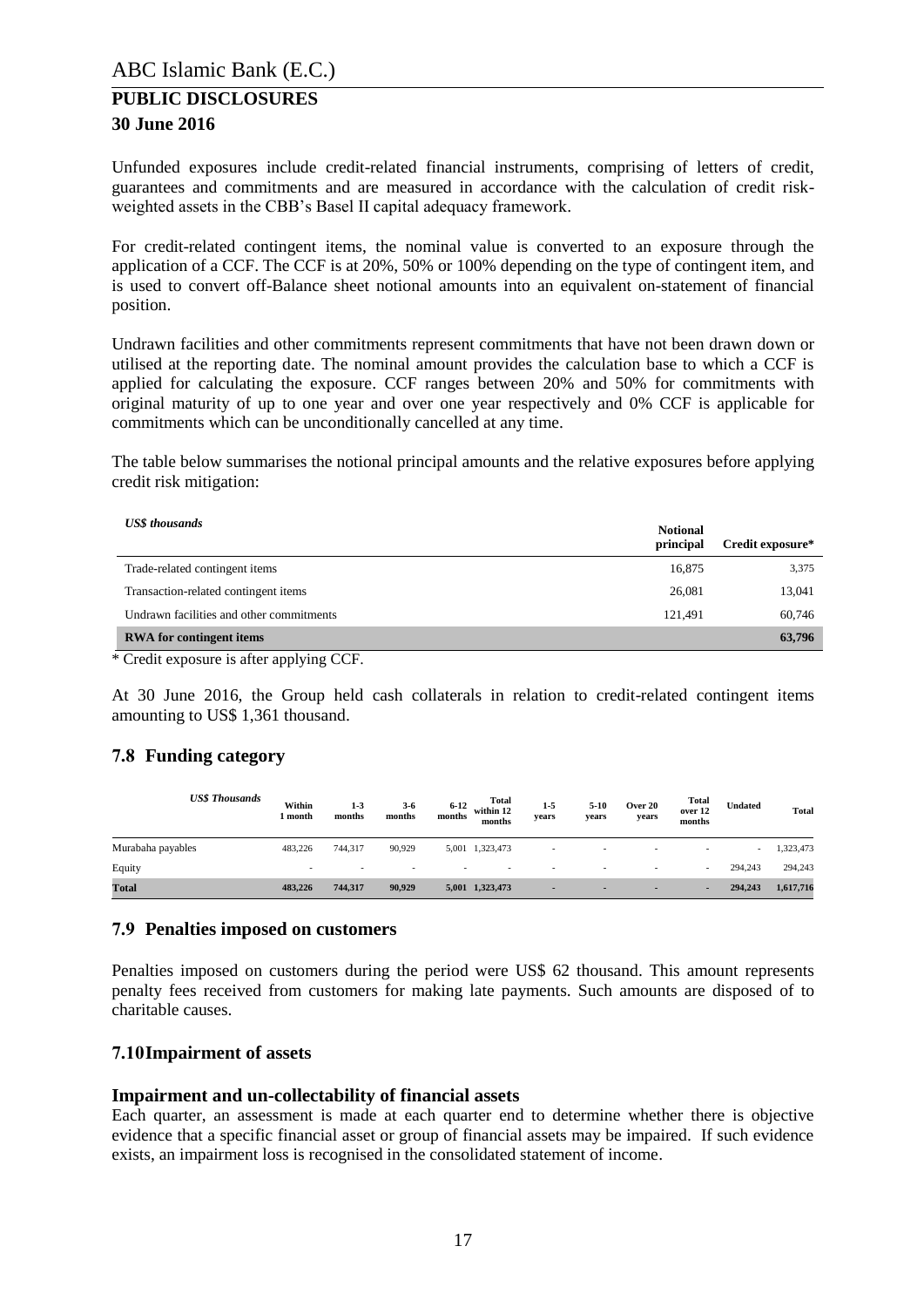Evidence of impairment may include:

- Significant financial difficulty, default or delinquency in interest or principal payments
- The probability that it will enter bankruptcy or other financial reorganisation
- A measurable decrease in estimated future cash flows, such as changes in arrears or economic conditions, which correlate with defaults.

Impairment is determined as follows:

- (a) for assets carried at amortised cost, impairment is based on the present value of estimated future cash flows discounted at the original effective profit rate;
- (b) for assets carried at fair value, impairment is the difference between cost and fair value; and
- (c) for assets carried at cost, impairment is based on the present value of estimated future cash flows discounted at the current market rate of return for a similar financial asset.

The Group uses the provision account to record impairments except for equity and similar investments, which are written down, with future increases in their fair value being recognised directly in equity.

#### **Impairment losses on financial assets**

On a quarterly basis the Group assesses whether any provision for impairment should be recorded in the consolidated statement of income. In particular, considerable judgment by management is required in the estimation of the amount and timing of future cash flows when determining the level of provision required. Such estimates are necessarily based on assumptions about several factors involving varying degrees of judgment and uncertainty, and actual results may differ resulting in future changes in such provisions.

#### **Impairment against specific groups of financial assets**

In addition to specific provisions against individually significant facilities and investments, the Group also makes a provision to cover impairment against specific group of financial assets where there is a measurable decrease in estimated future cash flows. This provision is based on any deterioration in the internal grade of the financial asset since it was granted. The amount of provision is based on the historical loss pattern for facilities within each grading and is adjusted to reflect current economic changes.

The internal grading process takes into consideration factors such as collateral held, deterioration in country risk, industry and technological obsolescence, as well as identified structural weakness or deterioration in cash flows.

#### <span id="page-17-0"></span>**7.11 Market risk**

Market risk is the risk that the Group's earnings or capital, or its ability to support its business strategy, will be impacted by changes in market rates or prices related to profit rates, equity prices, credit spreads, foreign exchange rates and commodity prices.

ABC has established risk management policies and limits within which exposure to market risk is measured, monitored and controlled by the Credit Risk Group [CRG] with strategic oversight exercised by ABC's GALCO. The CRG's Treasury and Financial Market Risk [T&FMR] unit is responsible for the development and implementation of market risk policy, risk measurement and monitoring framework, and the review of all trading and investment products/ limits before submission to GALCO. The T&FMR includes market risk, middle office, liquidity risk and product control. This function also has an additional reporting line to GCFO.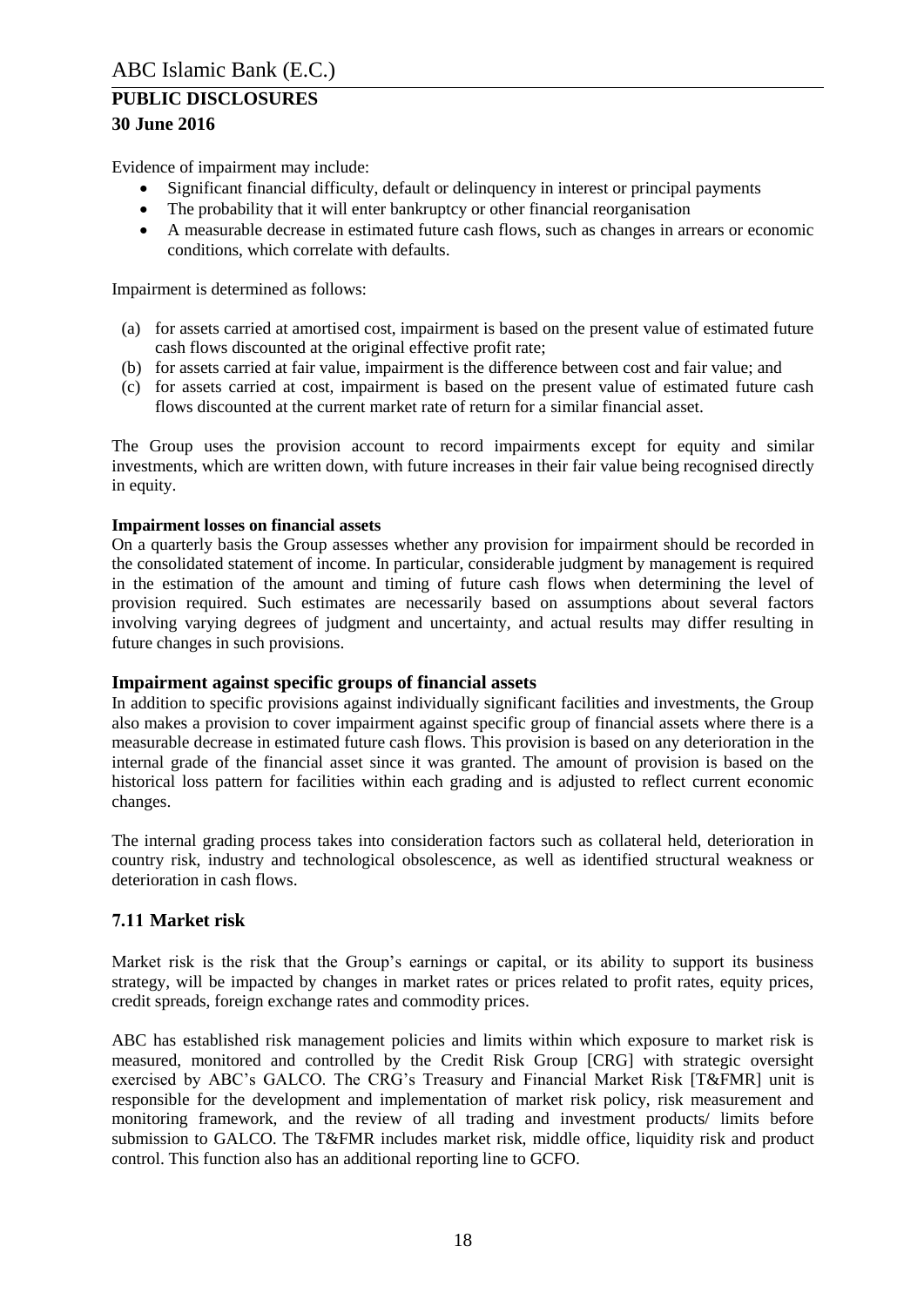The Group classifies market risk into the following:

#### **Non-trading market risk in securities**

Non-trading market risk arises from market factors impacting securities that are held for long-term investment.

#### **Asset and liability risk**

Non-trading asset and liability risk exposures arise where the re-pricing characteristics of the Group's assets do not match with those of liabilities.

#### **Liquidity Risk**

Liquidity risk is the risk that maturing and encashable assets may not cover cash flow obligations (liabilities). In this respect, the Group is supported by ABC, through the provision of a line of credit to cover any shortfall in liquidity. Accordingly, the Group's liquidity needs are taken into consideration in ABC's liquidity management.

ABC adopts a number of methods to monitor and manage market risks across its trading and nontrading portfolios. These include: Value-at-Risk  $[VaR]$  (i.e. 1-day 99<sup>th</sup> percentile VaR using the 'historical simulation' methodology)

- Sensitivity analysis (i.e. basis-point value [BPV] for profit rate and 'Greeks' for options)
- Stress Testing / Scenario Analysis
- Non-Technical Risk Measures (e.g. nominal position values, stop loss vs. P&L, and concentration risk).
- Forward-looking analysis of distress using CDS prices, equity prices and implied volatilities
- A price-discovery and liquidity assessment process to assess liquidity risk of the AFS portfolio
- Hedge funds analytics, including mapping risk factors of hedge fund managers to market risk drivers.

On an annual basis, ABC's BRC reviews and approves VaR trading limits, BPV trading and investment Limits, and Non-Technical Trading and Investment Limits.

It should be noted that the Group applies BPV on the sukuk portfolio and the non-technical risk measures in its liquidity management at the Group level. For the non-technical measures, notional limits are set for investment products, which are approved by the GALCO.

#### **Currency risk**

The Group is exposed to foreign exchange rate risk through its structural positions. In general, the Group uses matched currency funding to eliminate such a risk.

#### **Profit rate risk**

Profit rate risk arises from the possibility that changes in profit rates will affect future profitability or the fair values of financial instruments. The Group is exposed to profit rate risk as a result of mismatches of profit rate re-pricing of assets and liabilities. The most prominent market risk factor for the Bank is profit rates. This risk is minimised as the Group's rate sensitive assets and liabilities are mostly floating rate, where the duration risk is lower. In general, the Group translates fixed rate instruments to floating rate to better manage the duration in the asset book.

#### **Commodity risk (price risk)**

The Group would be exposed to commodity risk if it holds commodity for its Murabaha transactions. However, in order to minimise or eliminate this risk, the Group limits its holding of commodity to the day of the transaction and it settles its position for each specific transaction, hence eliminating overnight price risk in the commodities traded.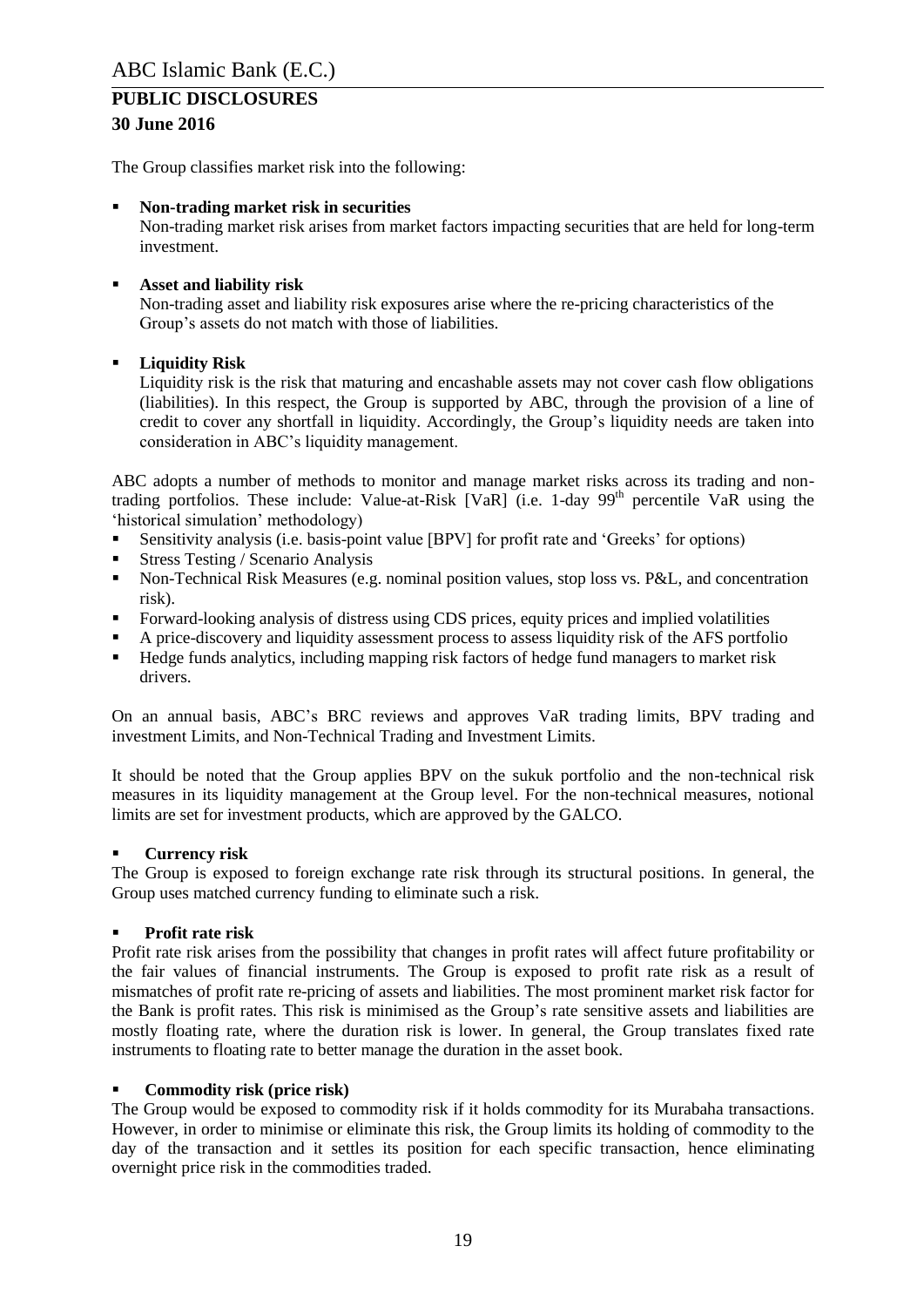#### **Profit Rate Risk in the Banking Book [PRRBB]**

The Bank uses the BPV approach to control PRRBB. BPV measures changes in economic value resulting from changes in profit rates. In the BPV methodology, the modified duration approach and, for some products, the effective duration approach is used to measure the PRRBB. Modified duration is a good measure of linear risk for profit rate sensitive products.

The BPV measure incorporates the entire rate sensitive segment of the statement of financial position for the Group and is classified into appropriate buckets. Non-maturity profit rate sensitive assets and liabilities are bucketed in the short term. Equity is excluded from these computations.

As at 30 June 2016, an immediate shift by 200 basis points in profit rates would potentially impact the Group's economic value by US\$ 291 thousand.

At the period end, the Group was exposed to profit rate risk on its financial assets and financial liabilities. The following table indicates the profit rates during the period expressed as a percentage of the principal outstanding.

#### *US\$ thousands*

|                      | $\frac{6}{9}$ |
|----------------------|---------------|
| Investments          | $1.61 - 6.25$ |
| Murabaha receivables | $0.35 - 5.00$ |
| Ijara                | $1.21 - 4.55$ |
| Murabaha payables    | $0.30 - 3.22$ |

#### <span id="page-19-0"></span>**7.12 Equity position risk**

Equity position risk arises from the possibility that changes in the price of equities or equity indices will affect future profitability or the fair values of financial instruments. As of the reporting date, the Bank had an equity position amounting to US\$ 2,456 thousand.

#### <span id="page-19-1"></span>**7.13 Liquidity risk**

The Group's principal sources of liquidity are deposits placed with the subsidiary funds raised through commodity Murabahas. However, for any shortfall in liquidity, the Bank relies on ABC; hence, the Group's liquidity needs are taken into consideration in ABC's liquidity management process. ABC maintains liquid assets at prudential levels to ensure that cash can quickly be made available to honour all its obligations, even under adverse conditions. ABC is generally in a position of excess liquidity, its principal sources of liquidity being its deposit base, liquidity derived from its operations and interbank borrowings.

The Minimum Liquidity Guideline [MLG] metric is used to manage and monitor liquidity on a daily basis. The MLG represents the minimum number of days ABC can survive the combined outflow of all deposits and contractual draw-downs, under normal market conditions.

The following table summarises the liquidity ratios as at 30 June 2016:

| Liquid assets ratio                         | 40.5% |
|---------------------------------------------|-------|
| Short-term assets to short-term liabilities | 62.9% |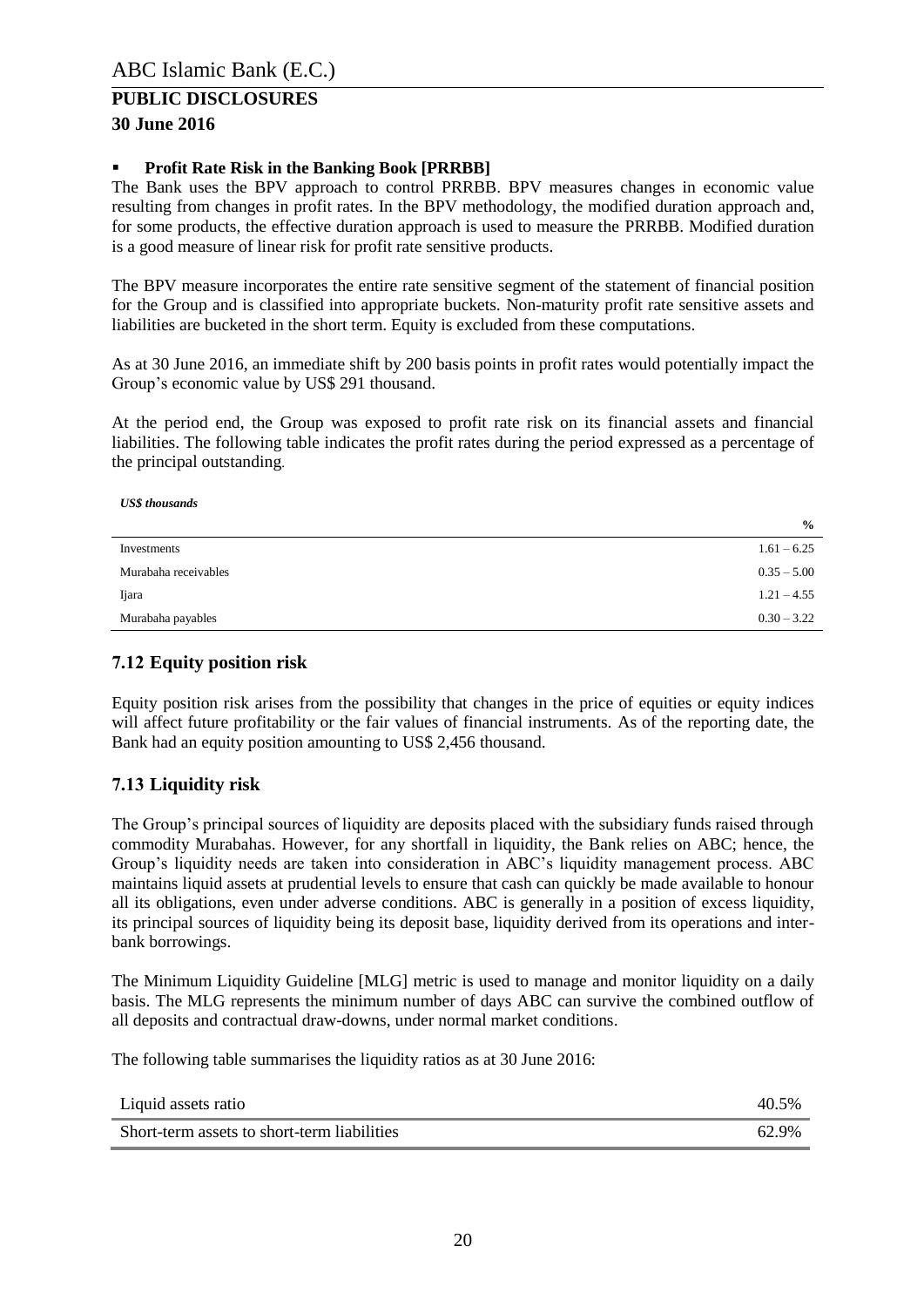#### <span id="page-20-0"></span>**7.14 Operational risk**

Operational risk is the risk of loss resulting from inadequate or failed internal processes, people and systems, or from external events. Operational risk in ABC includes legal risk.

Reputational impact, regulatory impact and impact on clients and operations are taken into consideration when assessing the impact of actual, and potential, operational risk events.

ABC applies the 'Standardised Approach' for calculating its Pillar 1 operational risk capital. As at 30 June 2016, the Group's total capital charge in respect of operational risk was USD 114.8 million.

ABC applies modern, proven methodologies for the qualitative management of its operational and other non-financial risks, adapting them to ABC's size, nature, complexity and risk profile.

The ABC Group-wide framework has to be implemented by all entities that Arab Banking Corp (B.S.C.) controls directly or indirectly.

The operational risk management framework is being introduced across ABC, following the Operational Risk Committee's rolling two-year 'master plan'. Local operational risk committees implement corresponding plans at the subsidiary levels.

ABC currently employs the following tools for the management of operational risks:

- Internal loss data and incidents, near miss events
- Risk and control self-assessments ("bottom-up" and "top-down")
- Group-wide control standards
- Risk scenarios
- Key risk and performance indicators
- New product approval process.

#### **Operational risk tolerance**

ABC uses quantitative and qualitative elements to classify actual and potential operational risks as 'very high', 'high', 'medium', 'low' or 'very low'. 'Very high' and 'high' risks must be mitigated. They can only be accepted at the ABC Group level.

A separate escalation procedure requires, among other things, that the Senior Management of ABC be immediately informed of all risk events classified 'very high' or 'high' that have either happened or are likely to happen.

#### <span id="page-20-1"></span>**7.15 Legal risk**

Examples of legal risk include inadequate documentation, legal and regulatory incapacity, insufficient authority of a counterparty and contract invalidity/unenforceability. Legal Counsel and the Corporate Secretary bear responsibility for identification and management of this risk. They consult with internal and external legal counsels. All Major Group subsidiaries have their own in-house legal departments, acting under the guidance of the Legal Counsel, which aims to facilitate the business of the Group by providing proactive, business-oriented and creative advice.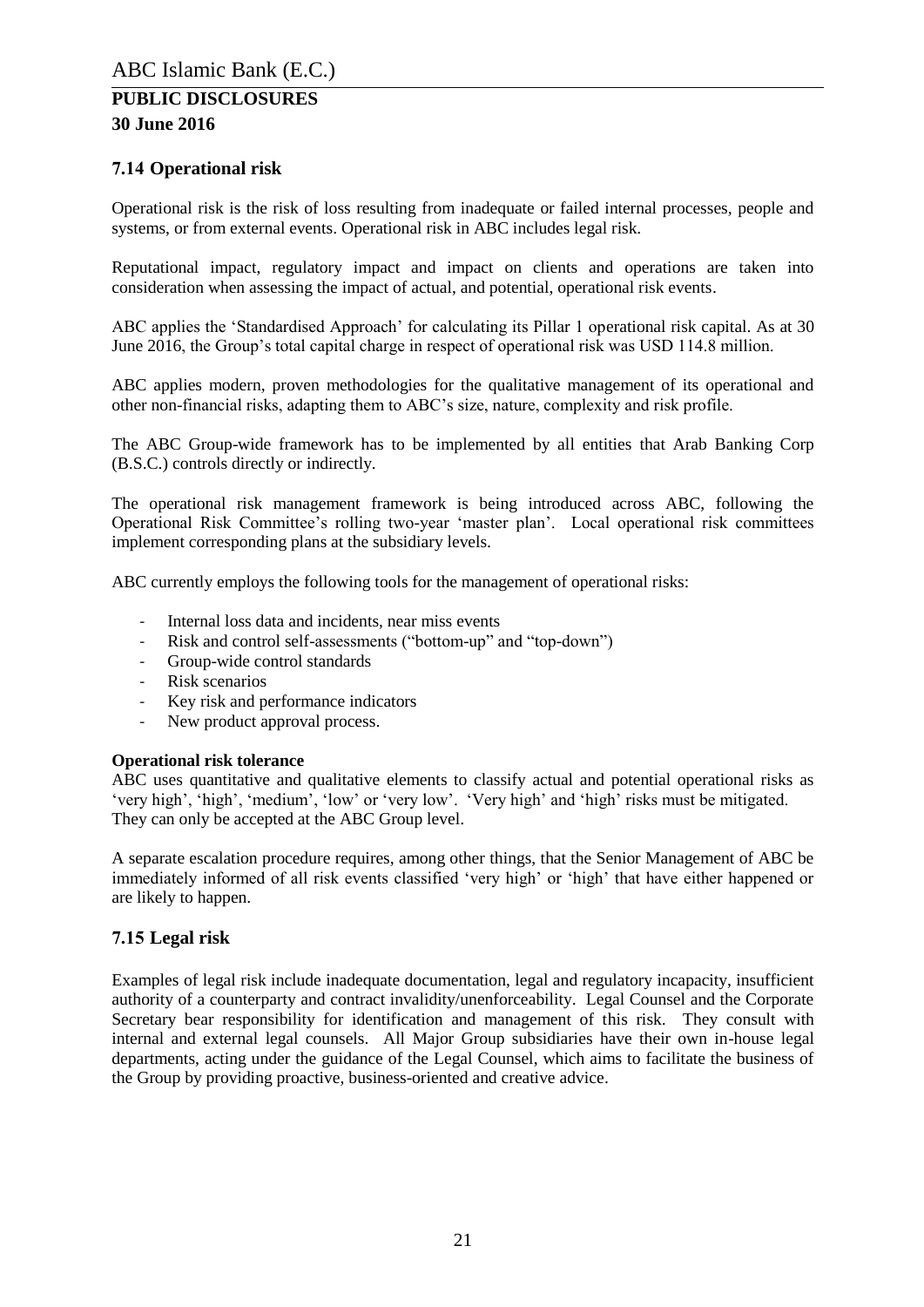### <span id="page-21-0"></span>**8. Business Continuity**

ABC has robust business continuity plans – both in order to meet local and international regulatory obligations, and in order to protect the ABC Group's business functions, assets and employees. These plans provide each ABC subsidiary with the necessary guidelines and procedures in case of an emergency. The business continuity plans cover local and regional risk scenarios. Continuous updates of these plans are performed regularly, to ensure that they are kept up to date with changes in each ABC unit.

### <span id="page-21-1"></span>**9. Capital management**

#### **Internal Capital Adequacy Assessment Process [ICAAP]**

The Group aims to maintain an optimum level of capital to enable it to pursue strategies that build long-term shareholder value, whilst always meeting minimum regulatory ratio requirements. The diagram below illustrates this concept:



Among the key principles driving capital management at ABC include:

- Adequate capital is maintained as buffer for unexpected losses to protect stakeholders, i.e. shareholders and depositors; and
- Return on capital is maximised to generate sustainable returns above the cost of capital.

The methodologies for internally estimating capital for ABC's key risks are as follows:

- a. **Credit risk:** Assessed on the basis of Foundation IRB Risk Weights (FIRB). This supports the internal estimation of economic capital per business segment, business unit and aggregated at the Group level. ABC uses stress-testing to review its risk exposure against budgeted levels.
	- b. **Market risk:** Assessed using the Value at Risk (VaR) metric

VaR measures the worst expected loss over a given timeframe, under normal market conditions and at a given confidence interval. It provides an aggregate view of the portfolio's risk that accounts for leverage, correlations and current positions. The Group uses the Historical Simulation Approach to measure VaR. The key model assumptions for the trading portfolio are: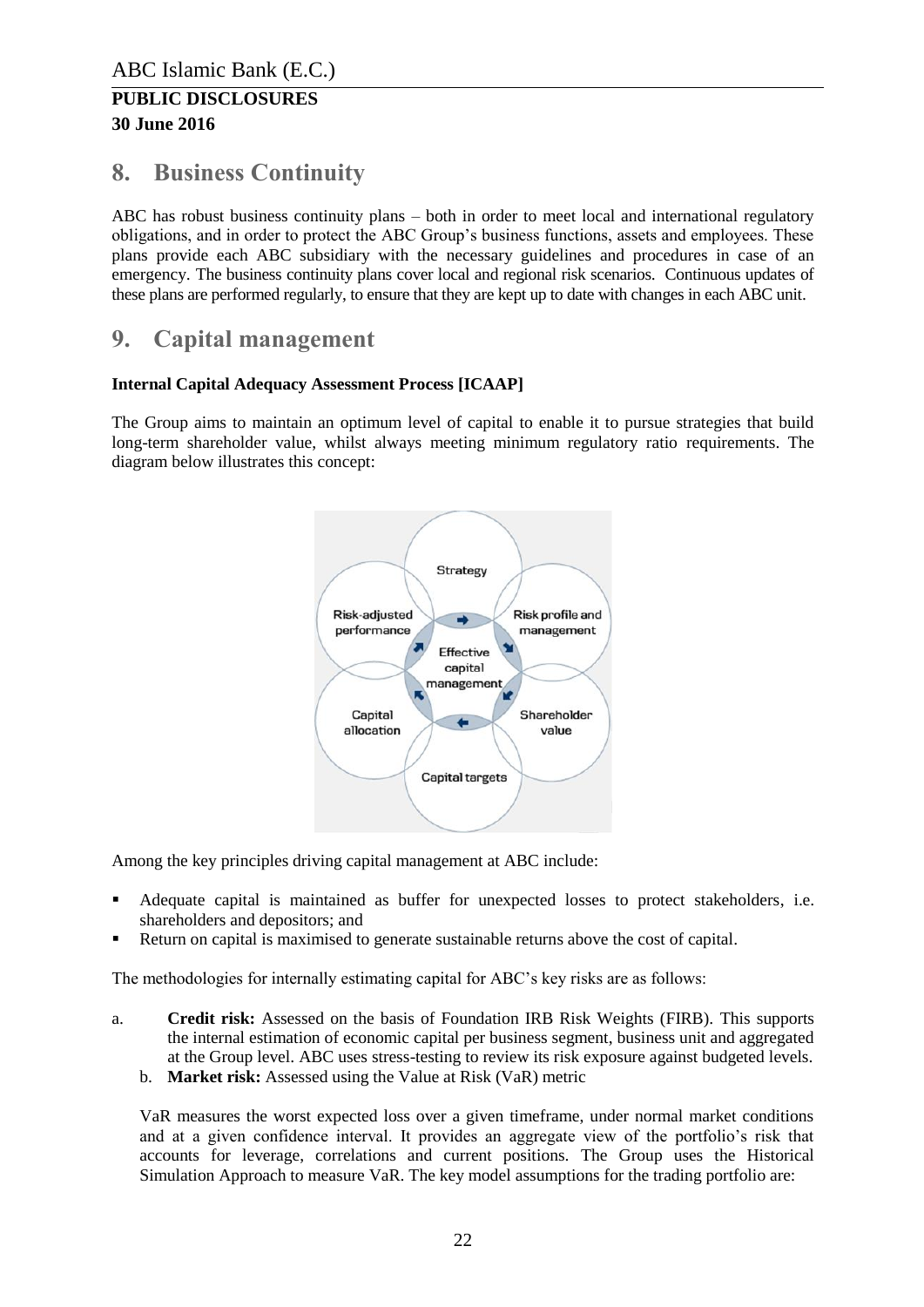# **30 June 2016**

- 2-year historical simulation
- 1-day VaR
- 99% (one tail) confidence interval

The historical simulation method provides a full valuation going back in time, such as over the last 500 days, by applying current weights to a time series of historical returns.

ABC uses the stress-testing methodology to review its exposures against historical and ABCspecific extreme scenarios.

- **c. Operational risk:** Applied on the Standardised Approach basis.
- **d. Other risks:** such as liquidity, strategic and reputational risks are currently captured providing a capital buffer.

### <span id="page-22-0"></span>**10. Other disclosures**

#### <span id="page-22-1"></span>**10.1 Related party transactions**

Related parties represent associated companies, major shareholders, directors and key management personnel of the Group and entities controlled, jointly controlled or significantly influenced by such parties. Pricing policies and terms of these transactions are approved by the Group's senior management and are at arm's length basis.

#### **a. Exposures to related parties**

|  | <b>US\$</b> thousands |
|--|-----------------------|
|--|-----------------------|

| Claims on shareholders                    | 87.418 |
|-------------------------------------------|--------|
| Claims on Directors and senior management | 519    |
| Claims on staff                           | 326    |

#### **b. Liabilities to related parties**

| <b>US\$</b> thousands |           |
|-----------------------|-----------|
| Connected deposits    | 1,247,464 |
| Other liabilities     | 18,889    |

#### **c. Income and expenses arising from dealing with related parties**

#### *US\$ thousands*

| Income from Murabaha receivables | 53    |
|----------------------------------|-------|
| Profit on Murabaha payables      | 5,220 |
| Fees paid to ABC (B.S.C.)        | 113   |
| Charges by ABC (B.S.C.)          | 350   |
| Board remuneration               | 72    |
| Shari'a Supervisory Board        | 60    |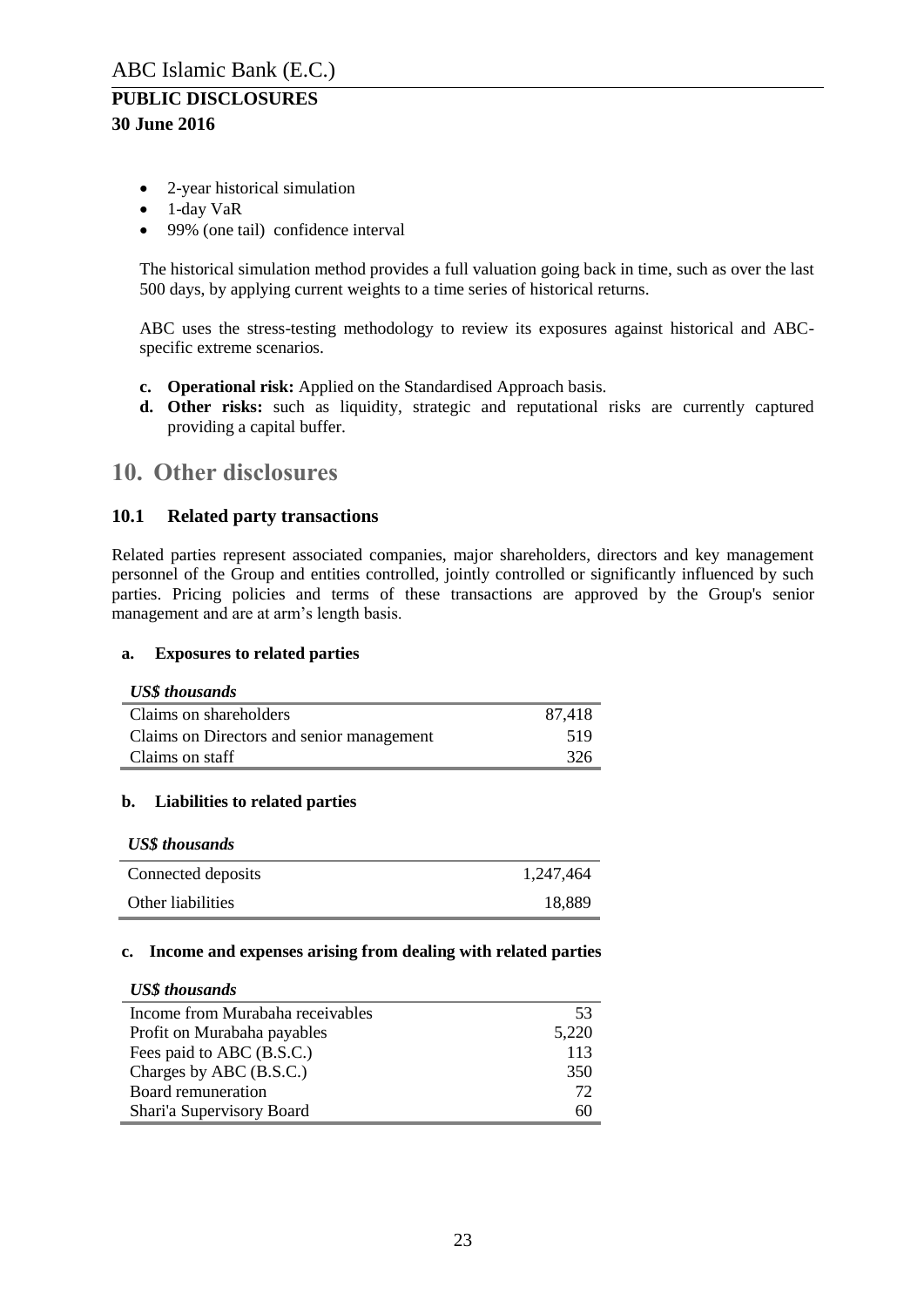#### <span id="page-23-0"></span>**10.2 Ageing analysis of non-performing / impaired Islamic financing and securities**

In accordance with the guidelines issued by the CBB, credit facilities are placed on non-accrual status and profit suspended when either principal or profit is overdue by 90 days, whereupon profit credited to income is reversed. Following an assessment of impairment, specific provision is established if there is objective evidence that a credit facility is impaired.

An ageing analysis of all non-performing Islamic financing facilities on non-accrual basis, together with their related provisions, is as follows:

#### **Islamic financing / Securities**

| <b>US\$</b> thousands |              |                          |                          |                |
|-----------------------|--------------|--------------------------|--------------------------|----------------|
|                       | Ageing       | Principal*               | <b>Provisions</b>        | Net book value |
|                       |              |                          |                          |                |
| Islamic financing     | Over 3 years | 33,460                   | $\overline{\phantom{0}}$ | 33,460         |
|                       |              |                          |                          |                |
| Securities            | Over 3 years | $\overline{\phantom{0}}$ | 12.184                   | -              |

\* Carrying values of US\$ 33,460 thousand have been guaranteed by ABC. All non-performing financing facilities are from GCC countries. The industry sector analysis of the non-performing facilities of US\$ 29,391 thousand is in the trading sector and US\$ 4,069 thousand in the financial institution sector.

#### **Securities**

The Group has specific impairment provisions of US\$ 12,184 thousand on its securities portfolio, all of the securities are from GCC countries.

#### <span id="page-23-1"></span>**10.3 Restructured assets**

As of 30 June 2016, there were no financial assets whose terms were renegotiated during the period.

#### <span id="page-23-2"></span>**10.4 Assets sold under recourse agreements**

<span id="page-23-3"></span>The Group has not entered into any recourse agreement during the period ended 30 June 2016. **10.5 Movement in specific and collective impairment provisions**

|                       | <b>Specific provision for</b> |
|-----------------------|-------------------------------|
| <b>US\$</b> thousands | securities                    |
| As at 1 January 2015  | 13.131                        |
| Amounts written off   | 947                           |
| As at 30 June 2016    | 12.184                        |

#### <span id="page-23-4"></span>**10.6 Industry sector analysis of the specific impairment provisions charges**

Impairment of US\$ 3,684 thousand is in the financial institution sector and US\$ 8,500 thousand in the construction and real estate sector.

#### <span id="page-23-5"></span>**10.7 Equity positions in the banking book**

As at 30 June 2016, the equity position of the Group amounted to US\$ 2,456 thousand, all of which is quoted.